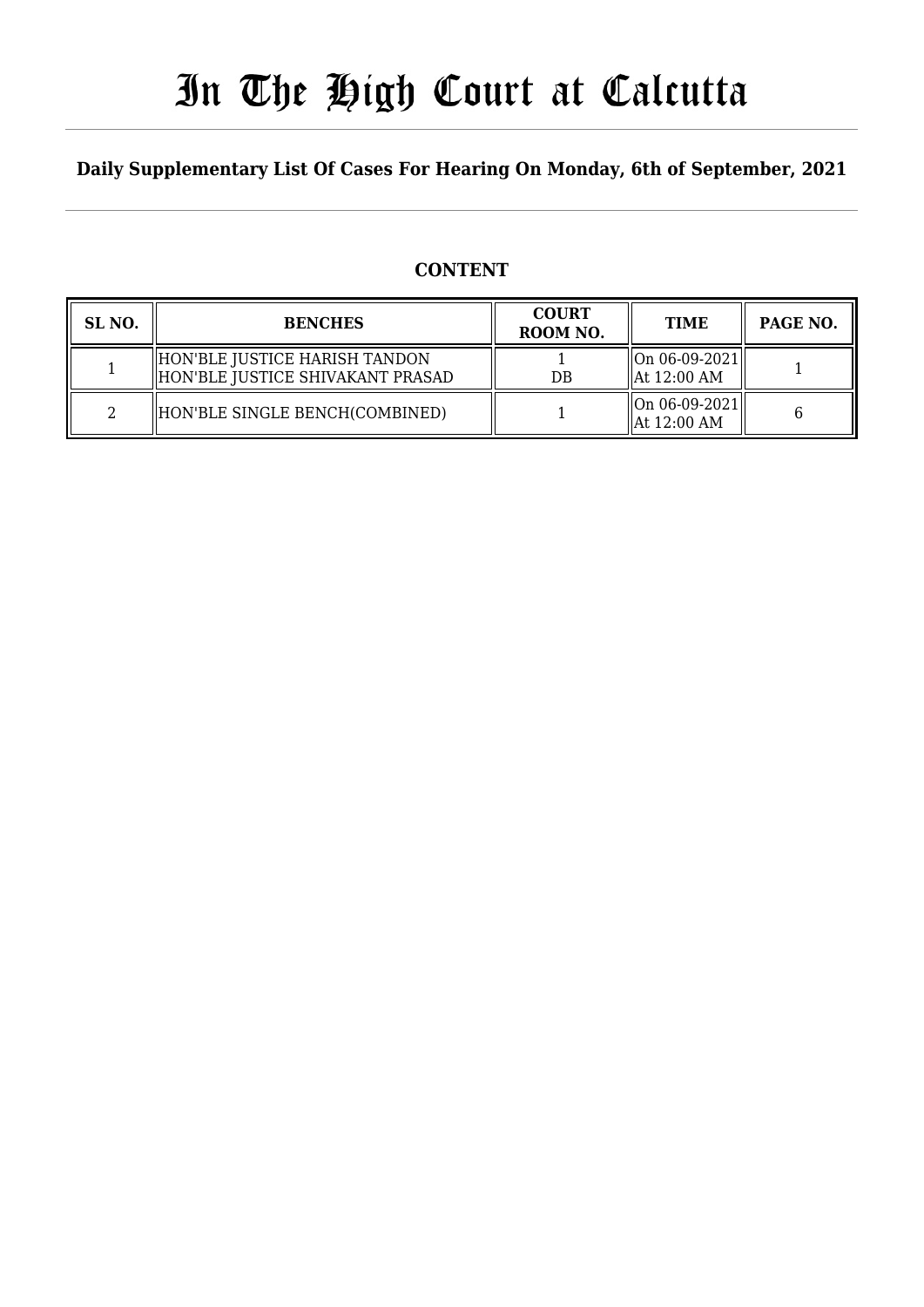

# Calcutta High Court

## **In The Circuit Bench at Port Blair**

## **Appellate Side**

**DAILY CAUSELIST For Monday The 6th September 2021**

**COURT NO. 1**

**DIVISION BENCH (DB)**

#### **HON'BLE JUSTICE HARISH TANDON HON'BLE JUSTICE SHIVAKANT PRASAD**

|                |                              | <b>MOTION</b>                                                          |                      |                                       |
|----------------|------------------------------|------------------------------------------------------------------------|----------------------|---------------------------------------|
| 1              | WPA(P)/162/2021              | <b>S.RENOLD</b><br><b>VS</b>                                           | <b>ANJILI NAG</b>    | <b>KRISHNA RAO</b>                    |
|                |                              | THE LIEUTENANT<br><b>GOVERNOR AND ORS.</b>                             |                      |                                       |
| $\overline{2}$ | WPA(P)/163/2021              | C.G.SAJI KUMAR<br><b>VS</b>                                            | K.VIJAY KUMAR        | <b>KRISHNA RAO</b>                    |
|                |                              | THE LIEUTENANT<br><b>GOVERNOR AND ORS.</b>                             |                      |                                       |
| 3              | WP.CT/168/2021               | THE LIEUTENANT<br><b>GOVERNOR</b><br><b>VS</b>                         | <b>KRISHNA RAO</b>   |                                       |
|                |                              | <b>PUSPA RANI BISWAS</b><br>(SASMAL)                                   |                      |                                       |
|                |                              | <b>FOR ORDERS</b>                                                      |                      |                                       |
| 4              | SAT/4/2020                   | NIL CHANDRA DAS<br><b>VS</b>                                           | <b>ANANDA HALDER</b> | <b>ABHIROOP</b><br><b>CHAKRABORTY</b> |
|                |                              | SABITA MONDAL AND ORS.                                                 |                      |                                       |
|                | IA NO: CAN/1/2021            |                                                                        |                      |                                       |
|                |                              | <b>APPLICATION</b>                                                     |                      |                                       |
| 5              | MA/26/2019<br>IN WP 256/2016 | VIKASH KUMAR SINGH<br><b>VS</b>                                        | <b>KRISHNA RAO</b>   | N.A.KHAN,<br>R.K.NANDY                |
|                |                              | THE SYNDICATE BANK AND<br>ORS.                                         |                      |                                       |
|                | IA NO: CAN/1/2021            |                                                                        |                      |                                       |
| 6              | FAT/1/2020                   | H.H. BEENA KUMARI<br><b>VS</b><br><b>DEEPAK RAM</b>                    | <b>KRISHNA RAO</b>   | N.A.KHAN                              |
| 7              | MA/31/2020<br>IN WP 293/2018 | PORT BLAIR MUNICIPAL<br>COUNCIL AND ORS.<br><b>VS</b><br>A.SUBRAMANIAM | ARUL PRASANTH        | <b>G.BINNU KUMAR</b>                  |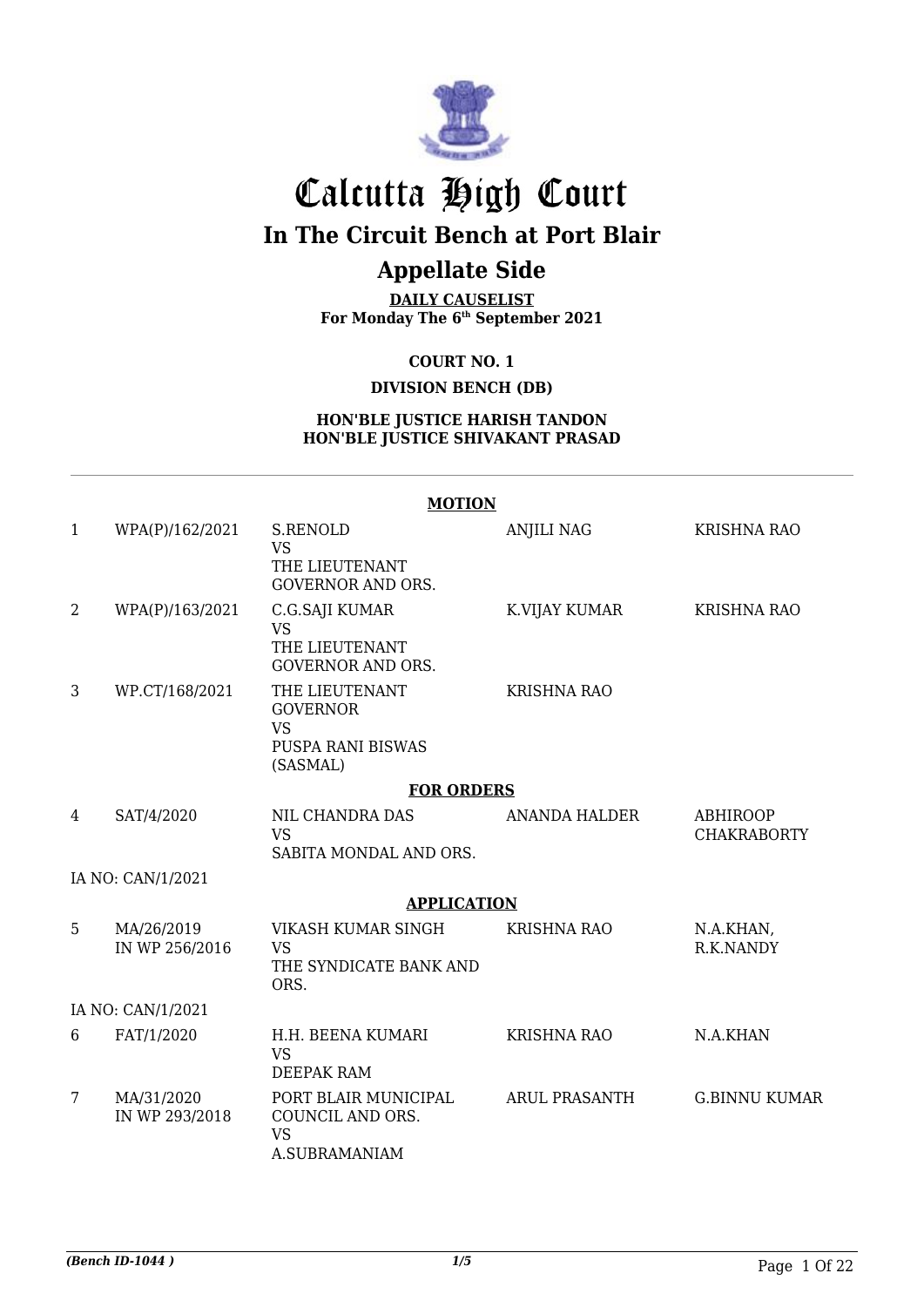| 8   | MA/33/2020                    | ANDAMAN AND NICOBAR<br>STATE COOPERATIVE BANK<br>LIMITED<br><b>VS</b><br>THE ANDAMAN AND<br>NICOBAR ADMINISTRATION<br>AND ORS. | B.BHATTACHARYA,<br>V.BOSE, A.GHATAK,<br>MD. A.ANSARI,<br><b>TASNEEM</b> | P.M.MUKHERJEE,<br>P.K.DAS, ARUL<br>PRASANTH |
|-----|-------------------------------|--------------------------------------------------------------------------------------------------------------------------------|-------------------------------------------------------------------------|---------------------------------------------|
|     | IA NO: CAN/1/2021             |                                                                                                                                |                                                                         |                                             |
| wt9 | WPA/6067/2020                 | ANDAMAN AND NICOBAR<br>STATE COOPERATIVE BANK<br>LIMITED<br><b>VS</b><br>THE ANDAMAN AND<br>NICOBAR ADMINISTRATION<br>AND ORS. | B.BHATTACHARYA,<br>V.BOSE, A.GHATAM,<br><b>A.ANSARI</b>                 | <b>KRISHNA RAO</b>                          |
|     | IA NO: CAN/1/2021             |                                                                                                                                |                                                                         |                                             |
| 10  | MAT/739/2020                  | COASTAL SEAWAYS ISLAND<br>PVT. LTD. AND ANR.<br><b>VS</b><br>ANDAMAN AND NICOBAR<br>STATE COOPERATIVE BANK<br>LIMITED AND ANR. | <b>GOPALA BINNU</b><br><b>KUMAR</b>                                     | K.V.VISWANATHAN,<br><b>U.S.MENON</b>        |
|     | IA NO: CAN/1/2021             |                                                                                                                                |                                                                         |                                             |
| 11  | MAT/826/2020                  | K.NACHAMMAL<br><b>VS</b><br>KAMAL RESTAURANT AND<br><b>BAR AND ORS.</b>                                                        | SANTANU MAJI                                                            | ANJILI NAG,<br><b>KRISHNA RAO</b>           |
|     |                               | IA NO: CAN/2/2021, CAN/3/2021, CAN/1/2021                                                                                      |                                                                         |                                             |
| 12  | SAT/1/2021                    | KHITISH MALLICK<br><b>VS</b><br>LAKHAN HALDER AND<br><b>OTHES</b>                                                              | ANIL KUMAR<br><b>CHAKRABORTY</b>                                        |                                             |
|     | IA NO: CAN/1/2021, CAN/2/2021 |                                                                                                                                |                                                                         |                                             |
|     | 13 SAT/3/2021                 | SWAPAN MISTRY<br><b>VS</b><br>SUDHIR CHANDRA DAS<br>AND ORS.                                                                   | ANANDA HALDER                                                           |                                             |
| 14  | MA/3/2021                     | <b>BISESWAR MONDAL</b><br><b>VS</b><br>THE DEPUTY<br>COMMISSIONER AND ORS.                                                     | K.VIJAY KUMAR                                                           | KRISHNA RAO,<br>N.A.KHAN                    |
|     | IA NO: CAN/2/2021, CAN/1/2021 |                                                                                                                                |                                                                         |                                             |
| 15  | SAT/4/2021                    | MOSES PANDIAN AND<br><b>ANRS</b><br><b>VS</b><br>K.JAYARAJ                                                                     | <b>ARUL PRASANTH</b>                                                    |                                             |
| 16  | FAT/4/2021                    | MOHAMMED HANEEFA<br><b>VS</b><br>SARITA SUKUMARI KUJUR<br><b>ALIAS SAFEENA</b>                                                 | <b>ANANDA HALDER</b>                                                    |                                             |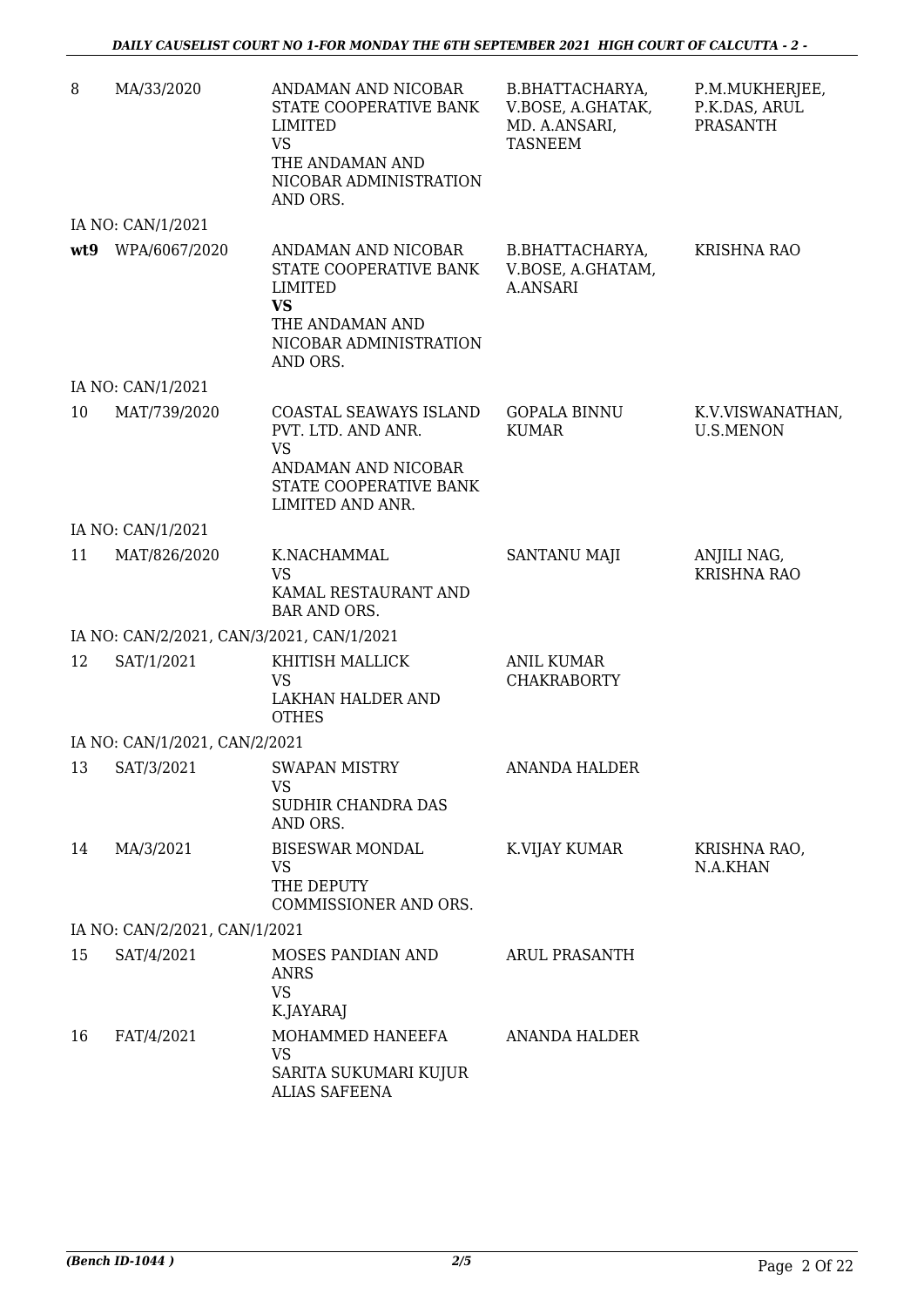| 17 | CRA/4/2021                      | THE STATE<br><b>VS</b>                                                                                          | KRISHNA RAO              | <b>ANJILI NAG</b>  |
|----|---------------------------------|-----------------------------------------------------------------------------------------------------------------|--------------------------|--------------------|
|    | IA NO: CRAN/2/2021, CRAN/1/2021 | DR. B.PRABHURAM                                                                                                 |                          |                    |
| 18 | MA/5/2021                       | THESLEEMA M.K.<br><b>VS</b><br>ANDAMAN AND NICOBAR<br>ADMINISTRATION AND<br>ORS.                                | N.A.KHAN                 | <b>KRISHNA RAO</b> |
|    | IA NO: CAN/1/2021               |                                                                                                                 |                          |                    |
| 19 | MA/7/2021<br>IN WP 11/2021      | THE LIEUTENANT<br><b>GOVERNOR AND ANR.</b><br><b>VS</b><br>NANI GOPAL DAS AND ANR.                              | KRISHNA RAO              |                    |
|    | IA NO: CAN/1/2021               |                                                                                                                 |                          |                    |
| 20 | MA/10/2021<br>IN WP 268/2019    | SMTI. M. DAMAYANTI<br>VS<br>SMTI. S. KEDERAMMA AND<br>03 ORS.                                                   | MS. A. S. ZINU           |                    |
|    | IA NO: CAN/1/2021               |                                                                                                                 |                          |                    |
| 21 | MA/11/2021<br>IN WP 280/2019    | L.SUKURAJAN<br><b>VS</b><br>THE ANDAMAN AND<br>NICOBAR ADMINISTRATION<br>AND ORS.                               | K.M.B.JAYAPAL,<br>G.MINI |                    |
| 22 | MA/12/2021<br>IN WP 300/2019    | HASMUKH A.SHAH<br><b>VS</b><br>THE ANDAMAN AND<br>NICOBAR ADMINISTRATION<br>AND ORS.                            | K.M.B.JAYAPAL            |                    |
| 23 | MA/13/2021<br>IN WP 312/2019    | MELMARUVATHUR<br>SUYAMBU ADIPARASAKTHI<br>VAZHIPATTU MANDRAM<br>VS<br>THE ANDAMAN AND<br>NICOBAR ADMINISTRATION | K.M.B.JAYAPAL,<br>G.MINI |                    |
| 24 | MA/14/2021<br>IN WP 301/2019    | PRIYANKA LAKRA<br><b>VS</b><br>THE ANDAMAN AND<br>NICOBAR ADMINISTRATION<br>AND ORS.                            | K.M.B.JAYAPAL,<br>G.MINI |                    |
|    |                                 | <b>FOR HEARING</b>                                                                                              |                          |                    |
| 25 | FAT/1/2018                      | <b>B.BHASKAR RAO</b><br><b>VS</b><br><b>MADHURI MITRA</b>                                                       | K.M.B.JAYAPAL            | <b>ANJILI NAG</b>  |
| 26 | MA/6/2018<br>IN WP 163/2016     | THE ANDAMAN AND<br>NICOBAR ADMINISTRATION<br>AND ORS.<br><b>VS</b><br>SHYAMAL CHOWDHURY                         | <b>KRISHNA RAO</b>       |                    |
|    | IA NO: CAN/1/2021               |                                                                                                                 |                          |                    |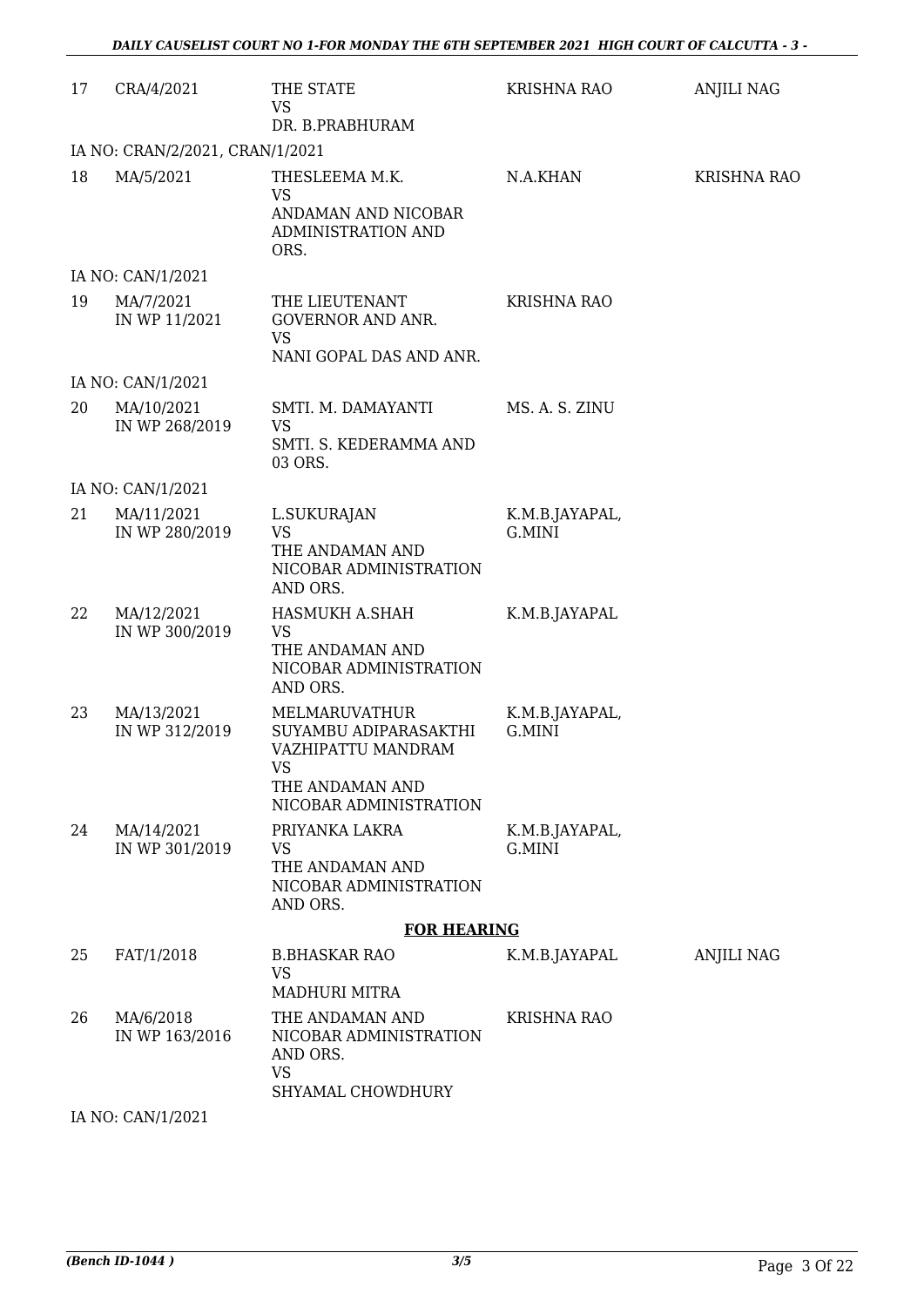| 27 | FA/1/2019                   | <b>ASHIM NANDI</b><br><b>VS</b><br><b>RINA BEPARI</b>                                                                     | <b>ANJILI NAG</b>    | RINA BEPARI IN<br><b>PERSON</b>     |
|----|-----------------------------|---------------------------------------------------------------------------------------------------------------------------|----------------------|-------------------------------------|
| 28 | CRA/1/2019                  | <b>BAIRUS KERKETTA</b><br><b>VS</b><br>THE STATE                                                                          | D.ILANGO             | <b>KRISHNA RAO</b>                  |
| 29 | FMAT/4/2019                 | THE EXECUTIVE ENGINEER<br><b>VS</b><br>C.V.THOMAS                                                                         | <b>KRISHNA RAO</b>   | <b>GOPALA BINNU</b><br><b>KUMAR</b> |
| 30 | CRA/7/2019                  | THE STATE<br><b>VS</b><br>A.MOHAN @ VELU                                                                                  | <b>KRISHNA RAO</b>   | RAKESH PAL<br><b>GOBIND</b>         |
|    | IA NO: CRAN/1/2021          |                                                                                                                           |                      |                                     |
| 31 | CRA/8/2019                  | KARTICK SAHA<br><b>VS</b><br>THE STATE                                                                                    | <b>KRISHNA RAO</b>   | A.S.ZINU                            |
| 32 | WP.CT/90/2019               | SELVARAJ RAJU<br><b>VS</b><br>UNION OF INDIA AND ORS.                                                                     | K.SABIR              | <b>SIVABALAN</b>                    |
| 33 | FAT/3/2020                  | A.SELVAKUMAR<br><b>VS</b><br>S.BHUVANESHWARI                                                                              | K.M.B.JAYAPAL        |                                     |
| 34 | SAT/5/2020                  | ARJUN SINGH<br><b>VS</b><br>DINESH KUMAR SHARMA                                                                           | <b>ANJILI NAG</b>    |                                     |
|    | wt35 SAT/6/2020             | ARJUN SINGH<br><b>VS</b><br>DINESH KUMAR SHARMA                                                                           | <b>ANJILI NAG</b>    |                                     |
| 36 | MA/8/2020<br>IN WP 276/2019 | M/S SOORAJ TRADERS<br><b>VS</b><br>ANDAMAN AND NICOBAR<br>ADMINISTRATION AND<br>ORS.                                      | <b>V.D.SIVABALAN</b> | <b>TULSI LALL</b>                   |
| 37 | MA/9/2020                   | THE HON'BLE LT.<br><b>GOVERNOR AND ORS.</b><br><b>VS</b><br>ANDAMAN SARVAJANIK<br>NIRMAN VIBAGH MAZDOOR<br>SANGH AND ORS. | <b>KRISHNA RAO</b>   | <b>GOPALA BINNU</b><br><b>KUMAR</b> |
|    | wt38 MA/10/2020             | THE GENERAL MANAGER<br><b>VS</b><br><b>R.ALANGARAM AND SONS</b><br>AND ORS.                                               | ANJILI NAG           | <b>GOPALA BINNU</b><br><b>KUMAR</b> |
|    | wt39 WPA/162/2019           | THE DEPUTY<br><b>CONSERVATOR OF</b><br><b>FORESTS</b><br><b>VS</b>                                                        | KRISHNA RAO          | <b>GOPALA BINNU</b><br><b>KUMAR</b> |
| 40 | SAT/10/2020                 | P.TATA RAO AND OTHERS<br><b>ANANTA</b><br><b>VS</b><br>RAMACHANDER AND ANR.                                               | K.M.B.JAYAPAL        | ANJILI NAG                          |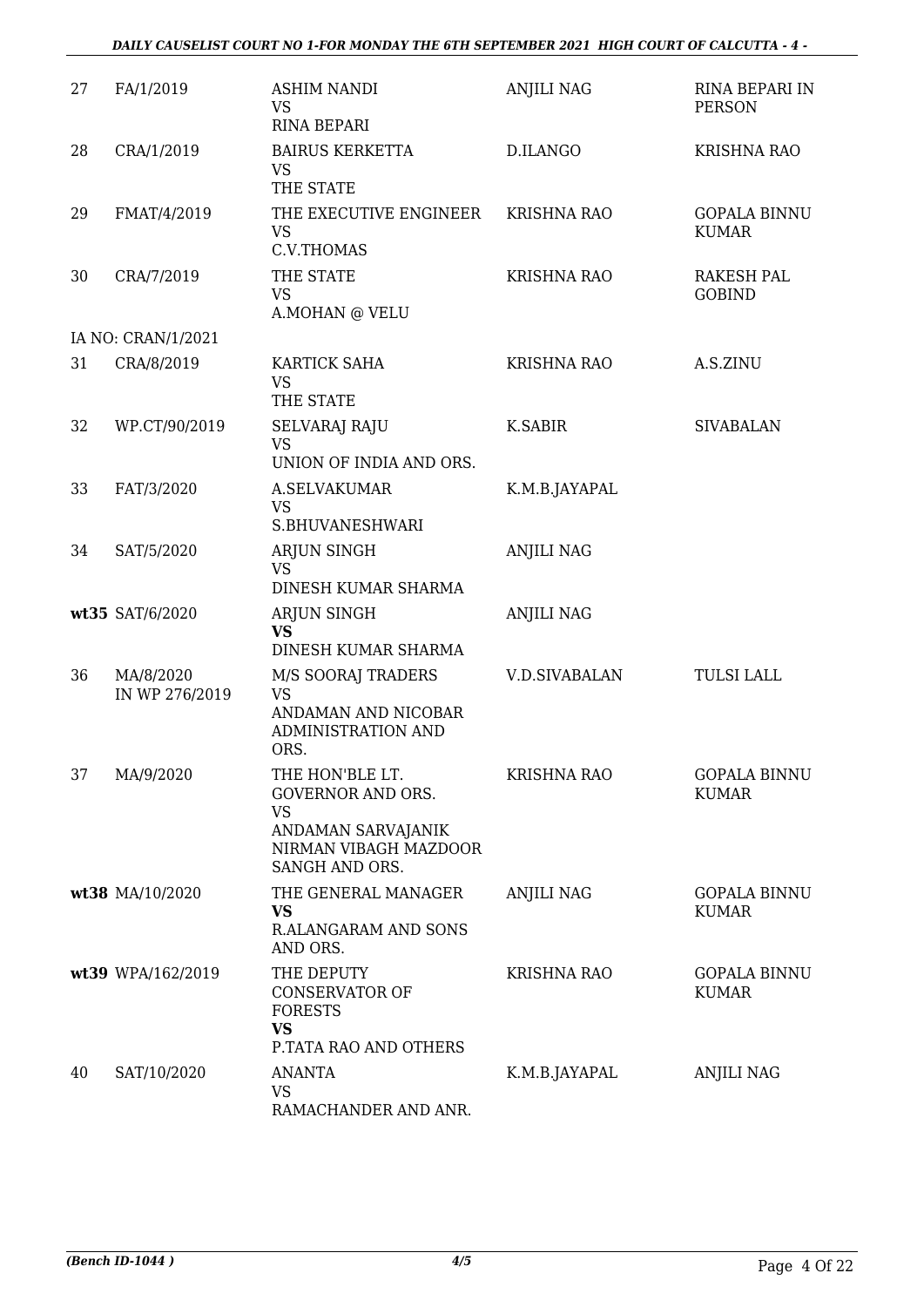| 41 | MA/17/2020<br>IN WP 269/2019  | LAKHI KUMARI MONDAL<br><b>VS</b><br>THE LIEUTENANT<br><b>GOVERNOR AND ORS.</b>                                     | MOHD. TABRAIZ      | KRISHNA RAO, ARUL<br><b>PRASANTH</b> |
|----|-------------------------------|--------------------------------------------------------------------------------------------------------------------|--------------------|--------------------------------------|
|    | IA NO: CAN/2/2021, CAN/1/2021 |                                                                                                                    |                    |                                      |
| 42 | MA/34/2020                    | THE LIEUTENANT<br><b>GOVERNOR AND ORS.</b><br><b>VS</b><br>CAPT. ALAGURAJ AND ORS.                                 | <b>KRISHNA RAO</b> | <b>ANJILI NAG</b>                    |
|    | IA NO: CAN/1/2021             |                                                                                                                    |                    |                                      |
| 43 | WP.CT/51/2020                 | THE LIEUTENANT<br><b>GOVERNOR AND ORS.</b><br><b>VS</b><br>P. KATHIRESAN AND ANR.                                  | <b>KRISHNA RAO</b> | <b>G. BINNU KUMAR</b>                |
| 44 | WPA(P)/81/2020                | ANDAMAN CHAMBER OF<br>COMMERCE AND INDUSTRY<br><b>VS</b><br>THE LIEUTENANT<br><b>GOVERNOR AND ORS.</b>             | MD. TABRAIZ        | <b>ARUL PRASANTH</b>                 |
|    | wt45 WPA(P)/84/2020           | ANDAMAN AND NICOBAR<br><b>ISLANDS REAL ESTATE</b><br><b>ASSOCIATION</b><br>VS<br>THE LIEUTENANT<br><b>GOVERNOR</b> | MD. TABRAIZ        | <b>ARUL PRASANTH</b>                 |
| 46 | WPA(P)/82/2020                | P.KANNAN<br><b>VS</b><br>THE LIEUTENANT<br><b>GOVERNOR AND ORS.</b>                                                | K.M.B JAYAPAL      | <b>KRISHNA RAO</b>                   |
| 47 | WP.CT/132/2020                | THE LIEUTENANT<br><b>GOVERNOR AND ORS.</b><br><b>VS</b><br>D.C.SUBRAMANYAM AND<br>ORS.                             | KRISHNA RAO        | PHATIK CHANDRA<br><b>DAS</b>         |
| 48 | FAT/1/2021                    | <b>RAM CHANDER</b><br><b>VS</b><br><b>ANANTA</b>                                                                   | <b>ANJILI NAG</b>  | <b>KMB JAYAPAL</b>                   |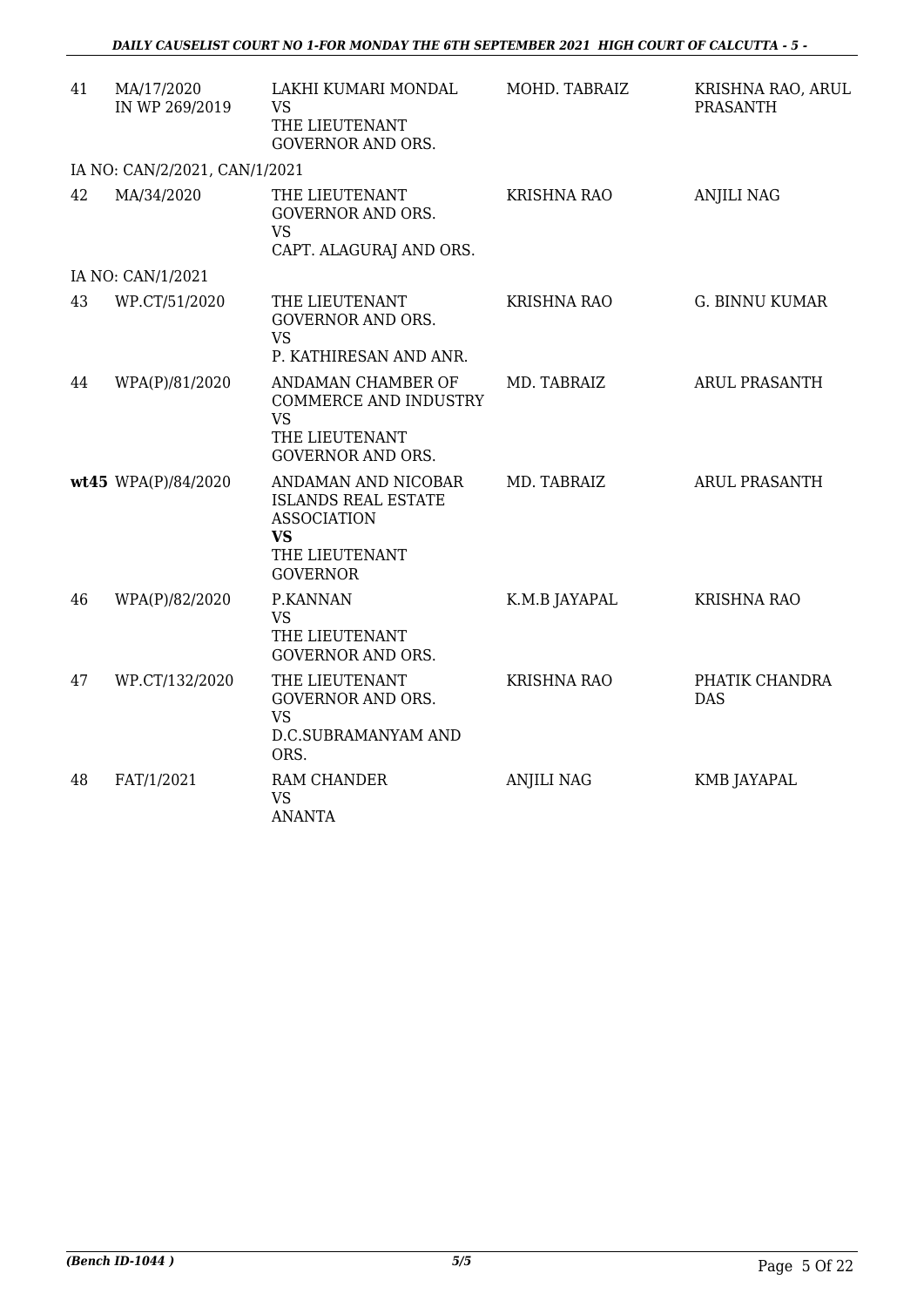

## Calcutta High Court

**In The Circuit Bench at Port Blair**

## **Appellate Side**

**DAILY CAUSELIST For Monday The 6th September 2021**

#### **COURT NO. 1**

**SINGLE BENCH ()**

#### **HON'BLE SINGLE BENCH(COMBINED)**

|                |                    | <b>MOTION</b>                                                                             |                              |                            |
|----------------|--------------------|-------------------------------------------------------------------------------------------|------------------------------|----------------------------|
| 1              | CRR/18/2019        | <b>RUPESH KISHEN</b><br><b>VS</b><br>THE STATE                                            | RAKESH PAL GOBIND            | <b>KRISHNA RAO</b>         |
| $\overline{2}$ | CRR/27/2019        | <b>VINITA KUMARI</b><br>VS.<br>N.KRISHNAN                                                 | <b>KRISHNA RAO</b>           | K.M.B.JAYAPAL              |
|                | IA NO: CRAN/1/2021 |                                                                                           |                              |                            |
| 3              | WPA/237/2019       | SHRI. S. M. MUSTAFA<br><b>VS</b><br>THE ANDAMAN AND<br>NICOBAR ADMINISTRATION<br>AND ORS. | G.MINI AND K.M.B.<br>JAYAPAL | <b>KRISHNA RAO</b>         |
| 4              | CRR/2/2020         | <b>JANAK RAM</b><br><b>VS</b><br>SITAMMA AND ANR.                                         | R.P.GOBIND,<br>P.MENON       | KRISHNA RAO,<br>A.K.MANDAL |
| 5              | WPA/4/2021         | A.R.GANAPATHI<br><b>VS</b><br>THE LIEUTENANT<br><b>GOVERNOR AND ORS.</b>                  | <b>ANANDA HALDER</b>         | <b>KRISHNA RAO</b>         |
| 6              | CO/6/2021          | SHRI. ABDUL ALEEM<br>VS<br>SHRI. P. K. SATHYAN                                            | N. A. KHAN                   | <b>KRISHNA RAO</b>         |
| 7              | CRR/6/2021         | ZUBAIR P.K.<br><b>VS</b><br>THE STATE                                                     | MOHD. TABRAIZ                | <b>KRISHNA RAO</b>         |
| 8              | CRR/7/2021         | PARAMESHWARAN<br><b>VS</b><br>THE STATE                                                   | K.M.B.JAYAPAL,<br>G.MINI     |                            |
| 9              | WPA/58/2021        | KAUSHALYA DEVI<br><b>VS</b><br>THE LIEUTENANT<br><b>GOVERNOR AND ORS.</b>                 | K. M. B. JAYAPAL             | KRISHNA RAO,<br>A.K.MANDAL |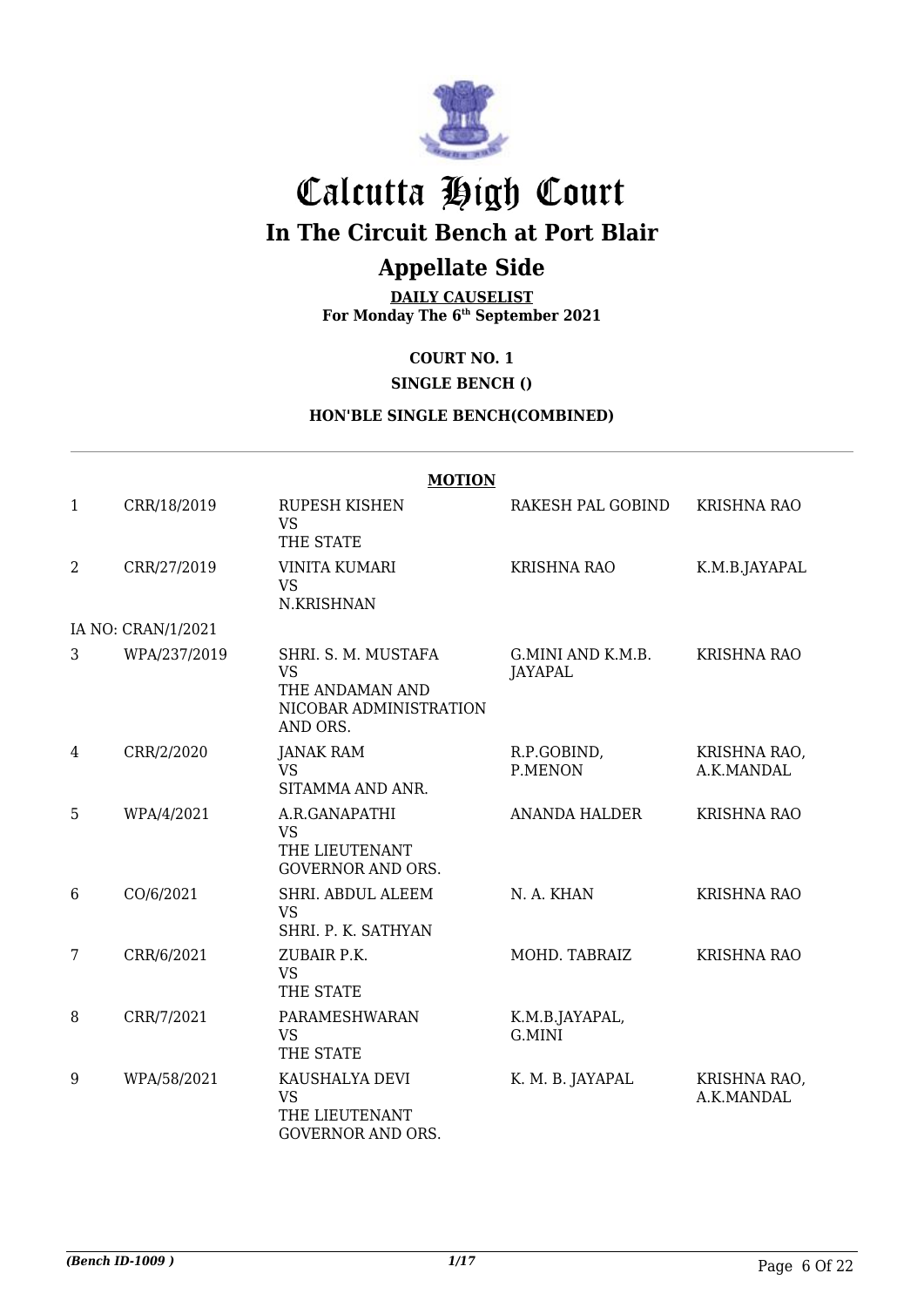| 10   | WPA/59/2021  | M.HEERA KUNWAR<br><b>VS</b>                                                         | K.M.B. Jayapal                       | <b>AJAY KUMAR</b><br><b>MANDAL</b> |
|------|--------------|-------------------------------------------------------------------------------------|--------------------------------------|------------------------------------|
|      |              | THE LIEUTENANT<br><b>GOVERNOR AND ORS.</b>                                          |                                      |                                    |
| 11   | WPA/60/2021  | PREM KUMARI<br><b>VS</b>                                                            | K.M.B.JAYAPAL                        | <b>KRISHNA RAO</b>                 |
|      |              | THE LIEUTENANT<br><b>GOVERNOR AND ORS.</b>                                          |                                      |                                    |
| wt12 | WPA/61/2021  | PREM LALL<br>VS                                                                     | K.M.B. JAYAPAL                       | <b>KRISHNA RAO</b>                 |
|      |              | THE LIEUTENANT<br><b>GOVERNOR AND ORS.</b>                                          |                                      |                                    |
| 13   | WPA/62/2021  | DEEPAK LALL<br><b>VS</b><br>THE LIEUTENANT<br><b>GOVERNOR AND ORS.</b>              | K.M.B.JAYAPAL                        | <b>KRISHNA RAO</b>                 |
| 14   | WPA/65/2021  | KAILASH KUMARI<br><b>VS</b><br>THE LIEUTENANT                                       | K.M.B JAYAPAL                        | <b>AJAY KUMAR</b><br><b>MANDAL</b> |
|      |              | <b>GOVERNOR AND ORS.</b>                                                            |                                      |                                    |
| 15   | WPA/73/2021  | M.D. KASID ALI<br><b>VS</b>                                                         | <b>SUBIR KUMAR</b><br><b>GOLDER</b>  | <b>KRISHNA RAO</b>                 |
|      |              | THE ANDAMAN AND<br>NICOBAR ADMINISTRATION<br>AND ORS.                               |                                      |                                    |
| 16   | WPA/74/2021  | N. R. SUDHEER KUMAR<br>AND ORS.<br><b>VS</b>                                        | <b>GOPALA BINNU</b><br><b>KUMAR</b>  | <b>KRISHNA RAO</b>                 |
|      |              | THE HON'BLE LIEUTENANT<br><b>GOVERNOR AND ORS.</b>                                  |                                      |                                    |
| 17   | WPA/76/2021  | <b>RAM BHAJAN</b><br><b>VS</b><br>THE LIEUTENANT<br><b>GOVERNOR AND ORS.</b>        | K.M.B JAYAPAL                        | <b>AJAY KUMAR</b><br><b>MANDAL</b> |
| 18   | WPA/78/2021  | ABDUL HASSIM AND ORS.                                                               | MOHD. TABRAIZ                        | <b>KRISHNA RAO</b>                 |
|      |              | <b>VS</b><br>THE LIEUTENANT<br><b>GOVERNOR AND ORS.</b>                             |                                      |                                    |
| 19   | WPA/91/2021  | V.M. KUNJAMOO<br><b>VS</b><br>THE ANDAMAN AND<br>NICOBAR ADMINISTRATION<br>AND ORS. | DEEP CHAIM KABIR,<br>S. AJITH PRASAD | <b>KRISHNA RAO</b>                 |
| 20   | WPA/92/2021  | SHABAB ALI AND ORS.<br><b>VS</b><br>THE LIEUTENANT<br><b>GOVERNOR AND ORS.</b>      | ANANDA HALDER                        | ARUL PRASANTH,<br>K.M.B.JAYAPAL    |
| 21   | WPA/103/2021 | <b>SUKH DEV SINGH</b><br>VS<br>THE LIEUTENANT<br><b>GOVERNOR</b>                    | <b>ANJILI NAG</b>                    | ARUL PRASANTH                      |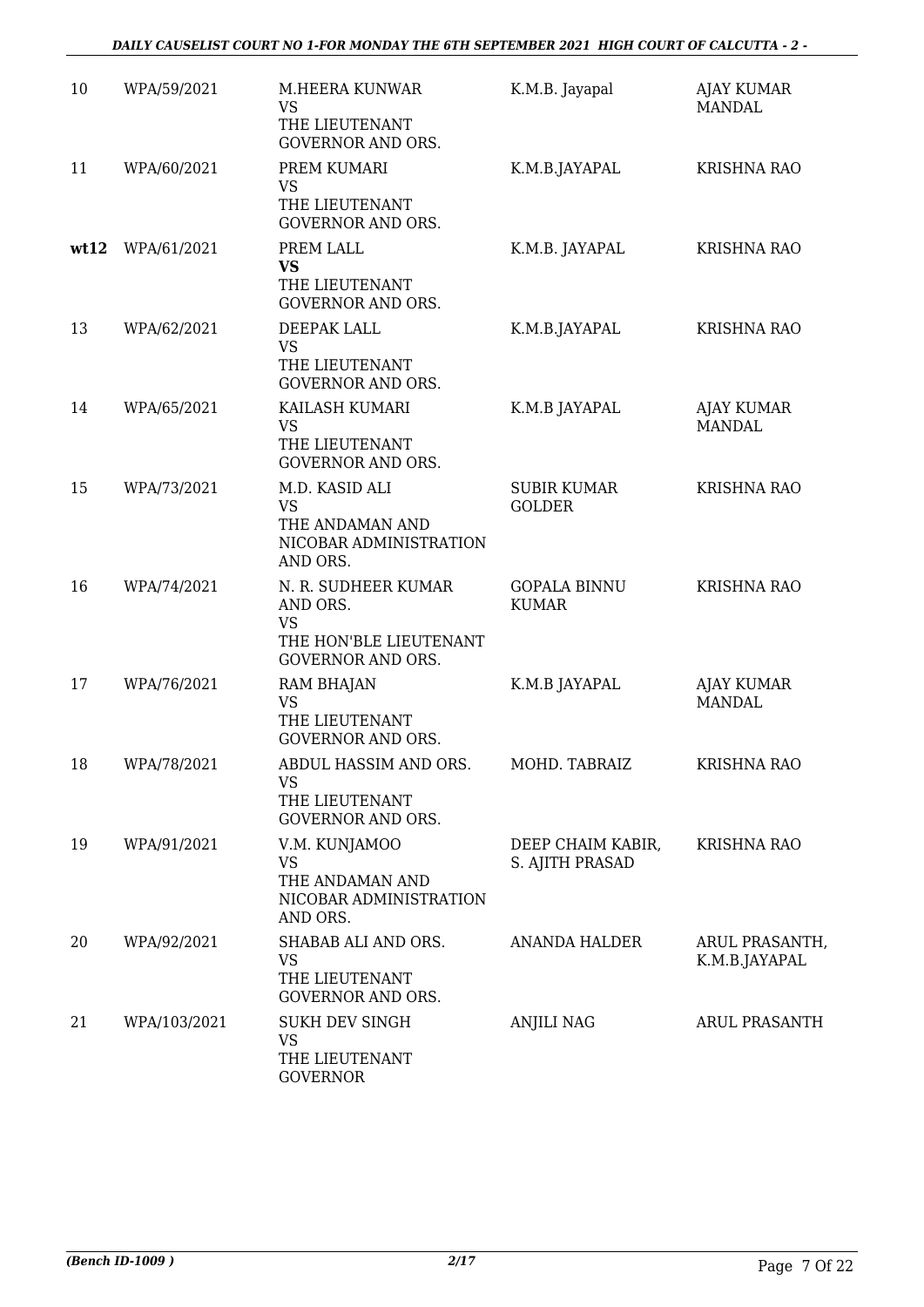| 22 | WPA/104/2021 | SMTI. VELLAIAMMAL<br>VS<br>THE ANDAMAN AND<br>NICOBAR ADMINISTRATION<br>AND 03 ORS.        | R. ARUL PETER                       | <b>KRISHNA RAO</b>                       |
|----|--------------|--------------------------------------------------------------------------------------------|-------------------------------------|------------------------------------------|
| 23 | WPA/115/2021 | <b>ABDUL GAFFAR</b><br><b>VS</b><br>THE LIEUTENANT<br><b>GOVERNOR AND ORS.</b>             | ANJILI NAG, SHIPRA<br><b>MANDAL</b> | ARUL PRASANTH                            |
| 24 | WPA/117/2021 | FRANCIS KISPOTTA<br>VS<br>THE ANDAMAN AND<br>NICOBAR ADMINISTRATION<br>AND ORS.            | K.M.B.JAYAPAL,<br>G.MINI            | <b>KRISHNA RAO</b>                       |
| 25 | WPA/118/2021 | POULOUS ANAND<br><b>VS</b><br>THE ANDAMAN AND<br>NICOBAR ADMINISTRATION<br>AND ORS.        | K.M.B.JAYAPAL,<br>G.MINI            | <b>KRISHNA RAO</b>                       |
| 26 | WPA/119/2021 | LORENCE MINJ<br><b>VS</b><br>THE ANDAMAN AND<br>NICOBAR ADMINISTRATION<br>AND ORS.         | K.M.B.JAYAPAL,<br>G.MINI            | <b>KRISHNA RAO</b>                       |
| 27 | WPA/120/2021 | DOMINIC BARLA<br><b>VS</b><br>THE ANDAMAN AND<br>NICOBAR ADMINISTRATION<br>AND ORS.        | K.M.B.JAYAPAL,<br>G.MINI            | <b>KRISHNA RAO</b>                       |
| 28 | WPA/121/2021 | SUSANTI TIRKEY AND ORS.<br>VS<br>THE ANDAMAN AND<br>NICOBAR ADMINISTRATION<br>AND ORS.     | K.M.B.JAYAPAL,<br>G.MINI            | <b>KRISHNA RAO</b>                       |
| 29 | WPA/122/2021 | MATEL MINJ AND ANR.<br><b>VS</b><br>THE ANDAMAN AND<br>NICOBAR ADMINISTRATION<br>AND ORS.  | K.M.B.JAYAPAL,<br>G.MINI            | KRISHNA RAO, AJAY<br><b>KUMAR MANDAL</b> |
| 30 | WPA/123/2021 | MANGAL GURIA AND ANR.<br>VS<br>THE ANDAMAN AND<br>NICOBAR ADMINISTRATION<br>AND ORS.       | K.M.B.JAYAPAL,<br>G.MINI            | K.M.B.JAYAPAL,<br>G.MINI                 |
| 31 | WPA/124/2021 | M. NOKRAJ<br><b>VS</b><br>THE UNION OF INDIA AND<br>ORS.                                   | RAKESH KUMAR                        | <b>TULSI LALL</b>                        |
| 32 | WPA/126/2021 | SMTI. PAVITRA KUMARI<br><b>VS</b><br>THE ANDAMAN AND<br>NICOBAR ADMINISTRATION<br>AND ORS. | K.M.B.JAYAPAL AND<br>G. MINI        | AJAY KUMAR<br>MANDAL                     |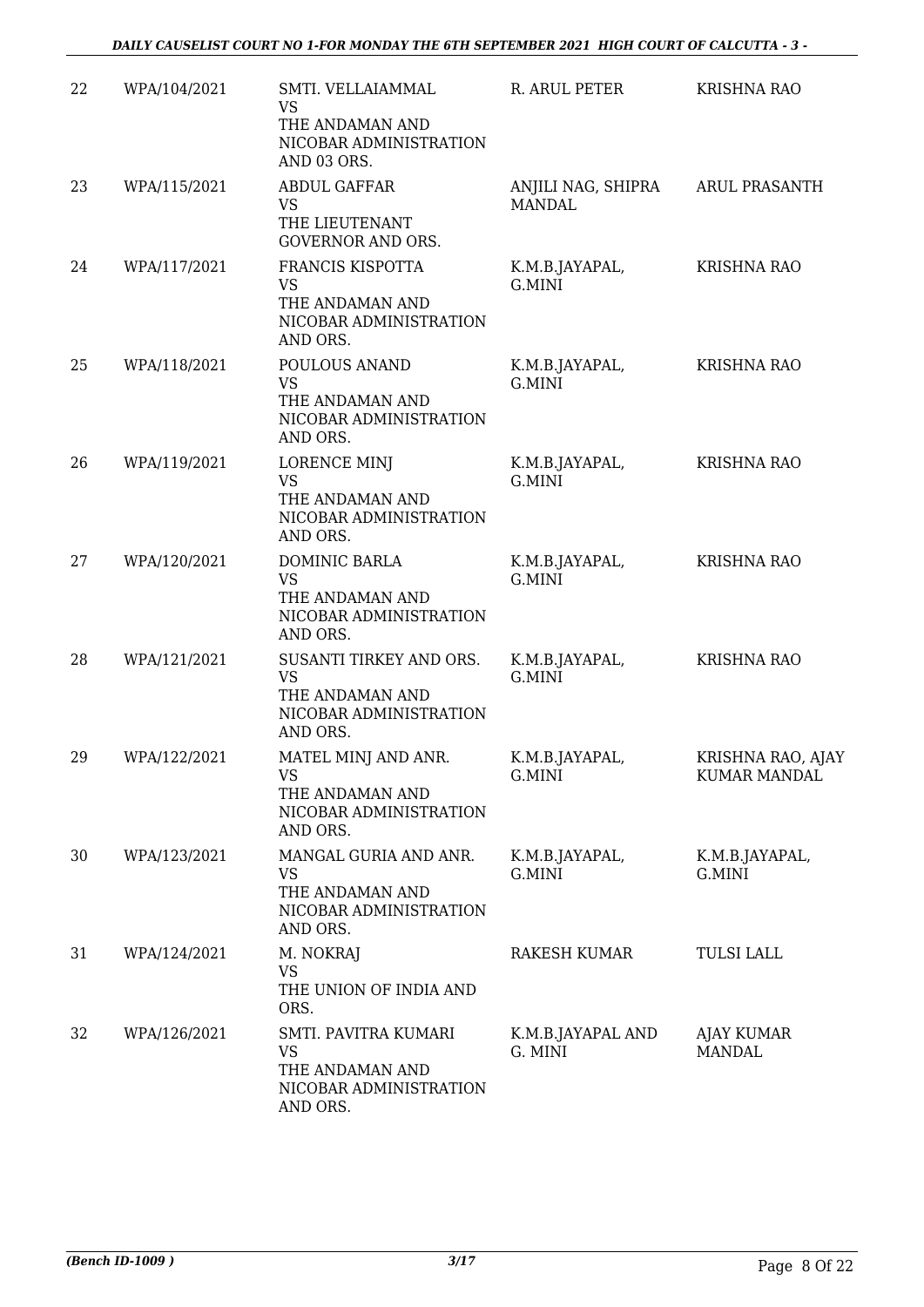| 33 | WPA/127/2021 | <b>R.DILLESWAR RAO</b><br><b>VS</b><br>THE HONBLE LIEUTENANT<br><b>GOVERNOR AND ORS.</b>         | <b>S.GLORIA MARY</b>               | <b>AJAY KUMAR</b><br><b>MANDAL</b> |
|----|--------------|--------------------------------------------------------------------------------------------------|------------------------------------|------------------------------------|
| 34 | WPA/129/2021 | SHRI. MURUGESHAN<br><b>VS</b><br>THE ANDAMAN AND<br>NICOBAR ADMINISTRATION<br>AND ORS.           | MR. K. VIJAY KUMAR                 | AJAY KUMAR<br><b>MANDAL</b>        |
| 35 | WPA/130/2021 | SHRI. S. NIJU<br>VS<br>THE SECRETARY, STATE<br>TRANSPORT AUTHORITY<br>AND ORS.                   | MR. ARUN S. KUMAR                  | AJAY KUMAR<br><b>MANDAL</b>        |
| 36 | WPA/138/2021 | M.K.BANERJEE<br><b>VS</b><br>ANDAMAN AND NICOBAR<br><b>ADMINISTRATION AND</b><br>ORS.            | K.M.B.JAYAPAL,<br>G.MINI           | <b>KRISHNA RAO</b>                 |
| 37 | WPA/141/2021 | A.JOBOY<br><b>VS</b><br>THE ANDAMAN AND<br>NICOBAR ADMINISTRATION<br>AND ANR.                    | K.M.B.JAYAPAL,<br>G.MINI           | <b>KRISHNA RAO</b>                 |
| 38 | WPA/144/2021 | SHRI. SHEIK SAFIUL ISLAM<br><b>VS</b><br>THE TEHSILDAR                                           | MR. K. SABIR                       |                                    |
| 39 | WPA/146/2021 | SMTI. PALANIAMMAL<br><b>VS</b><br>THE HONBLE LT.<br><b>GOVERNOR AND ORS.</b>                     | <b>SRIJA DAS</b>                   | <b>ARUL PRASANTH</b>               |
| 40 | WPA/148/2021 | HOTEL SEASHELL AND<br><b>OTHERS</b><br><b>VS</b><br>THE LIEUTENANT<br><b>GOVERNOR AND OTHERS</b> | <b>ANJILI NAG</b>                  | <b>KRISHNA RAO</b>                 |
| 41 | WPA/150/2021 | SMTI. E. SHYAMALA<br><b>VS</b><br>THE TEHSILDAR AND ORS.                                         | VISHAL KR. BISWAS                  | KRISHNA RAO                        |
| 42 | WPA/151/2021 | <b>V.PANDI SELVI</b><br><b>VS</b><br>THE ANDAMAN AND<br>NICOBAR ADMINISTRATION<br>AND ORS.       | <b>SRIJA DAS</b>                   | <b>KRISHNA RAO</b>                 |
| 43 | WPA/152/2021 | <b>SHRI. ARULANDY</b><br><b>VS</b><br>THE ANDAMAN AND<br>NICOBAR ADMINISTRATION<br>AND ORS.      | <b>SRIJA DAS</b>                   | <b>KRISHNA RAO</b>                 |
| 44 | WPA/153/2021 | RAKESH KUMAR YADAV<br>VS<br>THE ANDAMAN AND<br>NICOBAR ADMINISTRATION<br>AND ORS.                | V.D.SIVABALAN, SRIJA<br><b>DAS</b> | KRISHNA RAO                        |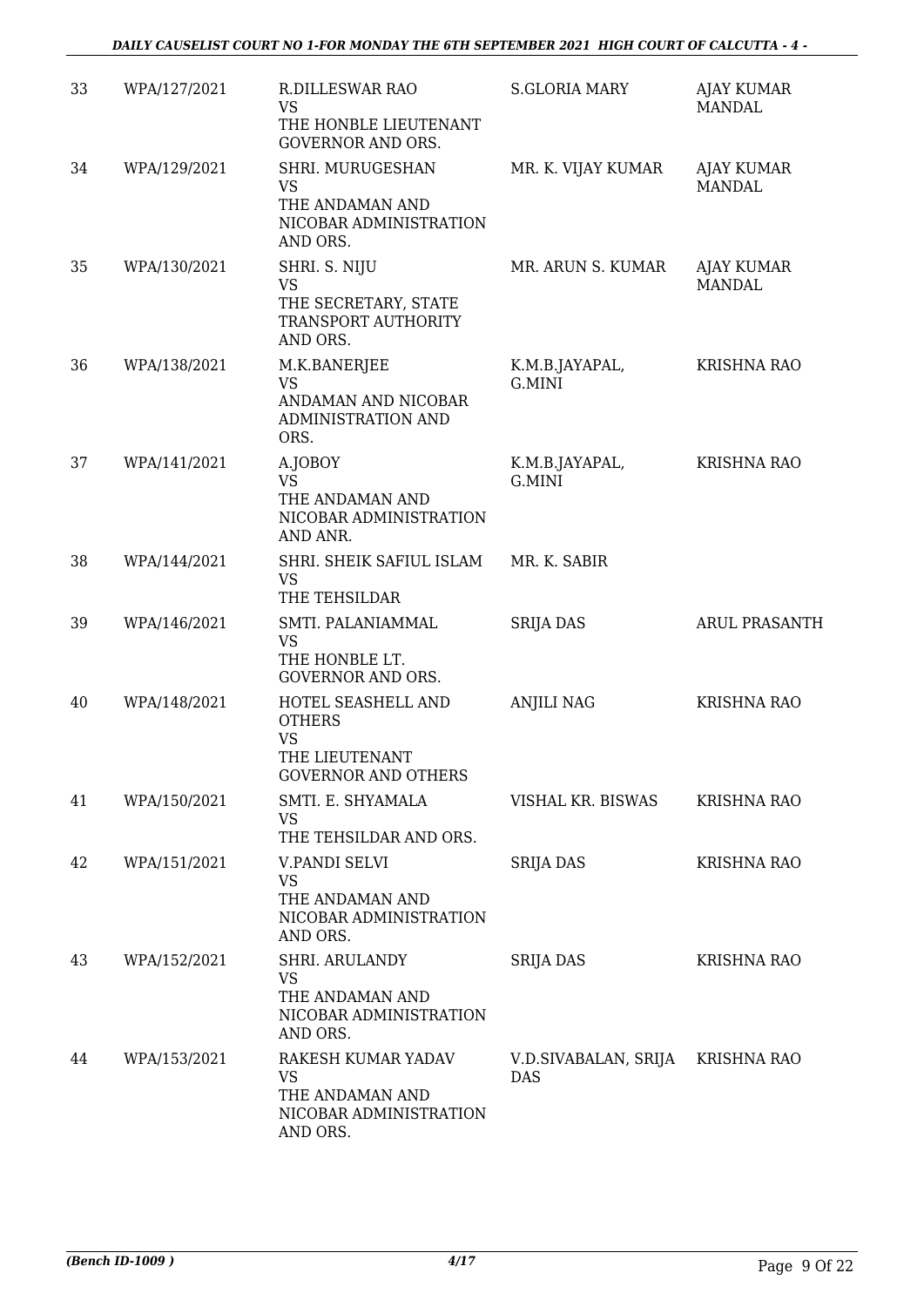| 45 | WPA/155/2021 | <b>SEEMA DEVI</b><br><b>VS</b>                                                                           | K.M.B.JAYAPAL                                          | <b>AJAY KUMAR</b><br><b>MANDAL</b> |
|----|--------------|----------------------------------------------------------------------------------------------------------|--------------------------------------------------------|------------------------------------|
|    |              | THE ANDAMAN AND<br>NICOBAR ADMINISTRATION<br>AND ANR.                                                    |                                                        |                                    |
| 46 | WPA/156/2021 | SANJAY KUMAR<br><b>VS</b><br>THE ANDAMAN AND                                                             | R.P.GOBIND,<br>S.C.MISHRA                              | <b>AJAY KUMAR</b><br><b>MANDAL</b> |
|    |              | NICOBAR ADMINISTRATION<br>AND ORS.                                                                       |                                                        |                                    |
| 47 | WPA/157/2021 | P. ACHAMMA<br><b>VS</b><br>THE ANDAMAN AND<br>NICOBAR ADMINISTRATION<br>AND ANR.                         | K.M.B. JAYAPAL                                         | AJAY KUMAR<br><b>MANDAL</b>        |
| 48 | WPA/158/2021 | MUKUNDA MONDAL<br><b>VS</b>                                                                              | ARUN S. KUMAR                                          | AJAY KUMAR<br><b>MANDAL</b>        |
|    |              | THE SECRETARY, STATE<br>TRANSPORT AUTHORITY<br>AND ORS.                                                  |                                                        |                                    |
| 49 | WPA/159/2021 | ARUN MISHRA<br><b>VS</b><br>THE ANDAMAN AND<br>NICOBAR ADMINISTRATION<br>AND ORS.                        | K. VIJAY KUMAR                                         | <b>KRISHNA RAO</b>                 |
| 50 | WPA/160/2021 | <b>BALA CHANDRAN</b><br><b>VS</b><br>THE ANDAMAN AND<br>NICOBAR ADMINISTRATION<br>AND ORS.               | S.AJITH PRASAD,<br>D.C.KABIR                           | <b>KRISHNA RAO</b>                 |
| 51 | WPA/161/2021 | M/S THANGAVELU<br>TRADERS AND ANR.<br><b>VS</b><br>THE ANDAMAN AND<br>NICOBAR ADMINISTRATION<br>AND ORS. | ANJILI NAG,<br>V.K.BISWAS                              | <b>KRISHNA RAO</b>                 |
| 52 | WPA/163/2021 | <b>SUNITA DEVI</b><br>VS<br>THE DIRECTOR,<br>DIRECTORATE OF<br><b>EDUCATION AND ORS.</b>                 | R.P.GOBIND,<br>S.C.MISHRA,<br>P.MENON,<br>P.A.M.SABITH |                                    |
| 53 | WPA/164/2021 | A.ALAGAMMAI<br>VS<br>THE DEPUTY                                                                          | <b>S.GLORIA MARY</b>                                   |                                    |
| 54 | WPA/165/2021 | COMMISSIONER AND ORS.<br>K.ABDULLA<br><b>VS</b><br>THE ANDAMAN AND<br>NICOBAR ADMINISTRATION<br>AND ORS. | <b>V.D.SIVA BALAN</b>                                  |                                    |
| 55 | WPA/166/2021 | K.JOG TATA RAO AND ORS.<br>VS<br>THE DEPUTY<br>COMMISSIONER AND ORS.                                     | N.A.KHAN                                               |                                    |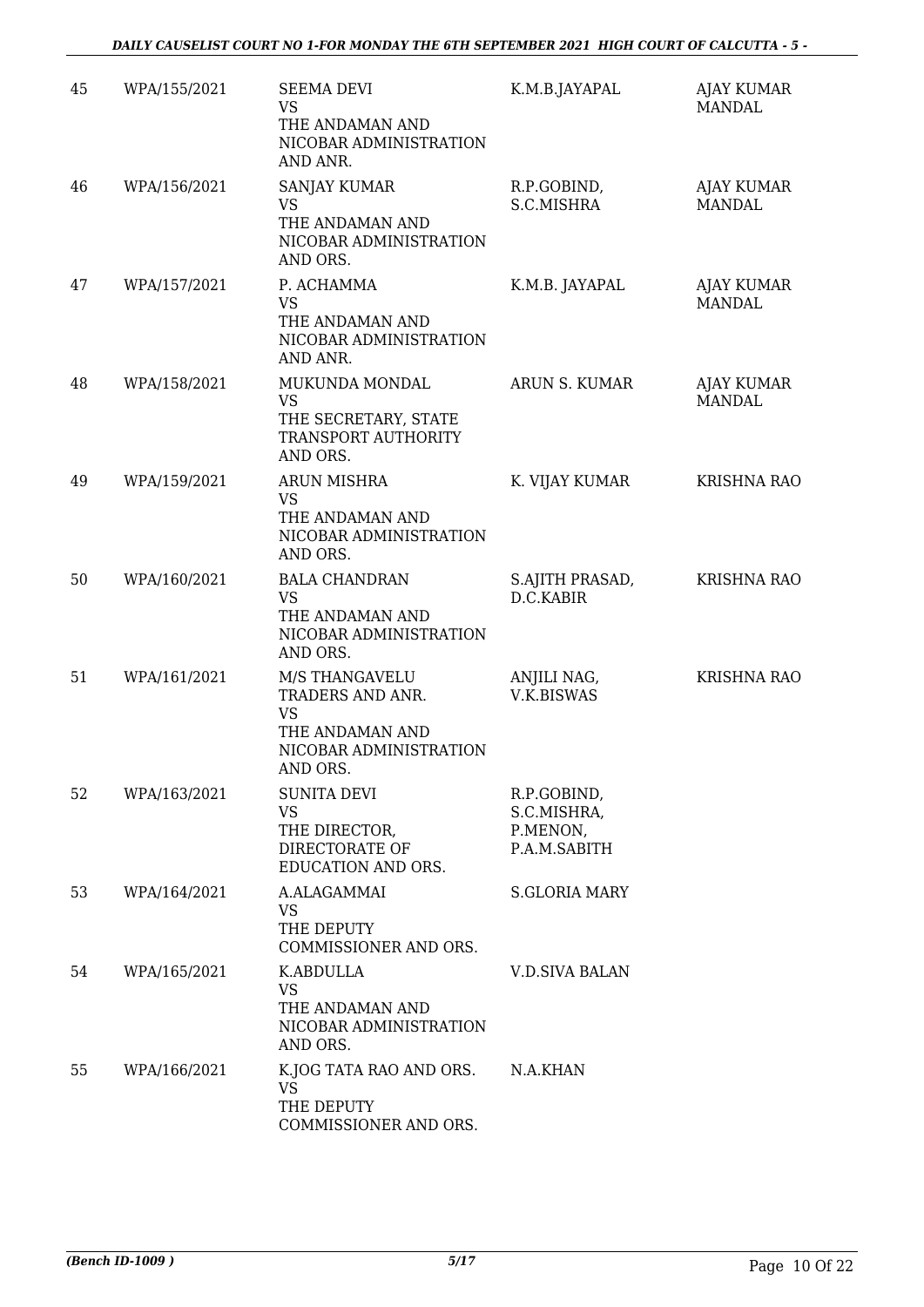| 56 | WPA/167/2021       | RITA TIRKEY AND ORS.<br><b>VS</b><br>THE SECRETARY, PBMC<br>AND ORS.                                                   | K.SABIR                                            |                                          |
|----|--------------------|------------------------------------------------------------------------------------------------------------------------|----------------------------------------------------|------------------------------------------|
| 57 | WPA/169/2021       | HOTELIERS ASSOCIATION<br>OF ANDAMAN AND<br>NICOBAR ISLANDS AND<br>ANR.<br><b>VS</b><br>THE CHIEF SECRETARY<br>AND ORS. | ANJILI NAG,<br>V.K.BISWAS                          |                                          |
| 58 | WPA/170/2021       | <b>SUSAMA KUNDU</b><br><b>VS</b><br>THE DEPUTY<br>COMMISSIONER AND ORS.                                                | ANJILI NAG,<br>V.K.BISWAS                          |                                          |
| 59 | WPA/187/2021       | <b>SMARTSPACE</b><br><b>INFRASTRUCTURE PRIVATE</b><br><b>LIMITED</b><br><b>VS</b>                                      | M.MUKHERJEE,<br>S.SARKAR, SHYAMAL<br><b>SARKAR</b> | KRISHNA RAO, AJAY<br><b>KUMAR MANDAL</b> |
|    |                    | UNION OF INDIA AND ORS.                                                                                                |                                                    |                                          |
|    |                    | <b>FOR ORDERS</b>                                                                                                      |                                                    |                                          |
| 60 | WPA/5758/2020      | SHRI. PRASHANTH RAJESH<br><b>VS</b><br>UNION OF INDIA AND ANR.                                                         | SOMESH KUMAR<br><b>GHOSH</b>                       | <b>TULSI LALL</b>                        |
|    | IA NO: CAN/1/2021  |                                                                                                                        |                                                    |                                          |
|    | wt61 WPA/5800/2020 | SHRI. PULAPARTHY<br><b>RAMESH</b><br>VS<br>UNION OF INDIA AND ANR.                                                     | <b>SOMESH KUMAR</b><br><b>GHOSH</b>                | <b>TULSI LALL</b>                        |
|    | IA NO: CAN/1/2021  |                                                                                                                        |                                                    |                                          |
|    | wt62 WPA/5865/2020 | SHRI. PULAPARTHY<br><b>SURESH</b><br><b>VS</b><br>UNION OF INDIA AND ANR.                                              | SOMESH KUMAR<br><b>GHOSH</b>                       | <b>TULSI LALL</b>                        |
|    | IA NO: CAN/1/2021  |                                                                                                                        |                                                    |                                          |
|    |                    | <b>APPLICATION</b>                                                                                                     |                                                    |                                          |
| 63 | CRR/4/2020         | H.H.BEENA KUMARI<br><b>VS</b><br>DEEPAK RAM                                                                            | KAVITA TEWARI RAO                                  |                                          |
| 64 | FMAT/4/2020        | MANJU BISWAS AND ORS.<br><b>VS</b><br>THE MANAGER, NEW INDIA<br><b>ASSURANCE COMPANY</b><br>LTD.                       | K.M.B.JAYAPAL                                      | <b>ARUL PRASANTH</b>                     |
| 65 | FMAT/5/2020        | NEW INDIA ASSURANCE<br>CO. LTD.<br><b>VS</b><br>RAJA SEKHAR AND ORS.                                                   | N.A.KHAN                                           | A.K.CHARABORTY                           |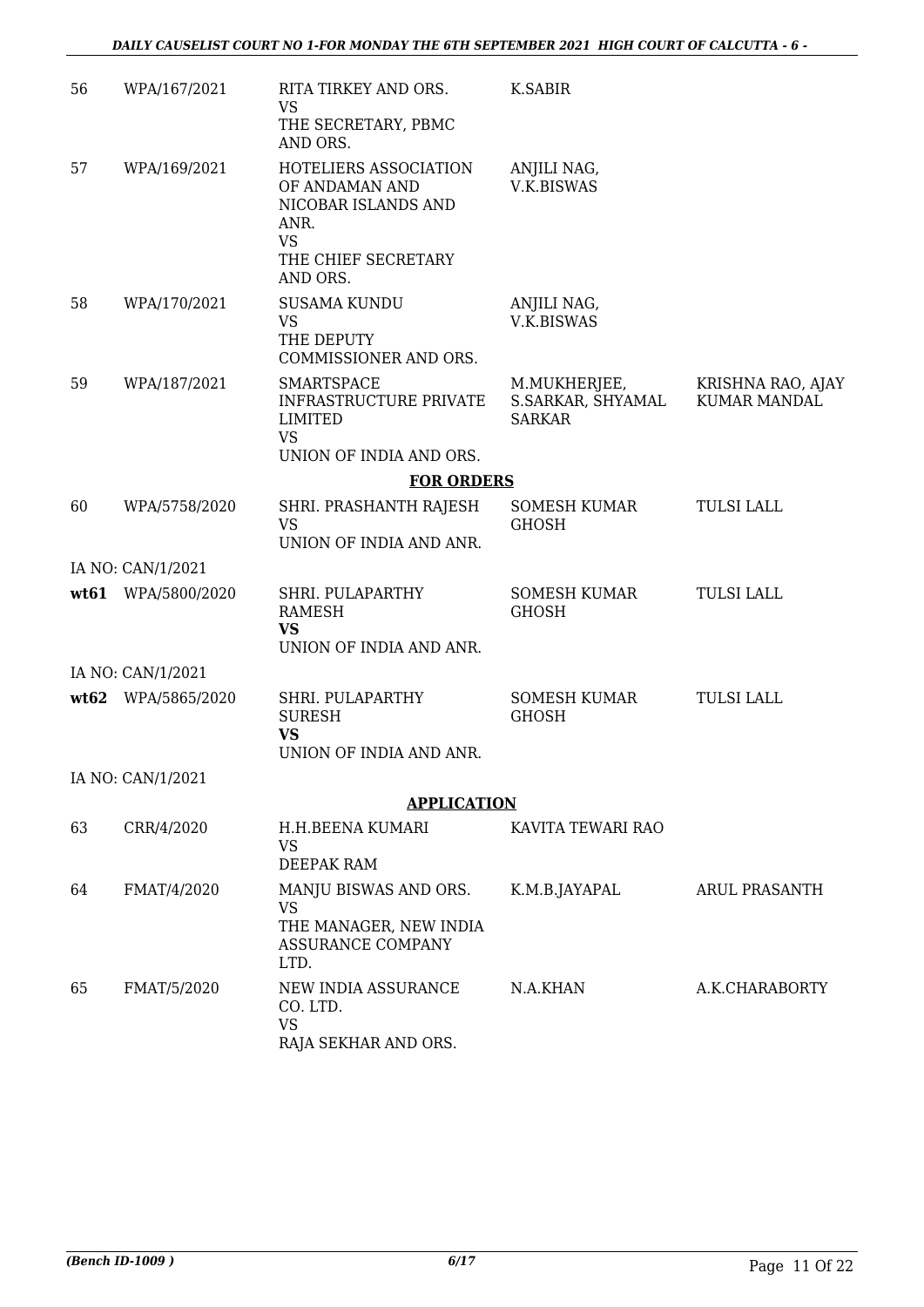| 66   | RVW/102/2020      | THE UNION OF INDIA AND<br>ORS.<br><b>VS</b><br>ANDAMAN PLANTATION<br>AND DEVELOPMENT<br>CORPORATION PVT. LTD.          | <b>VIKRAMJIT</b><br>BANERJEE, ARUL<br>PRASANT, G.INDIRA | <b>RAJA BASU</b><br>CHOUDHURY,<br>A.HUSSAIN, JYOTI<br><b>SINGH</b> |
|------|-------------------|------------------------------------------------------------------------------------------------------------------------|---------------------------------------------------------|--------------------------------------------------------------------|
|      | IA NO: CAN/1/2021 |                                                                                                                        |                                                         |                                                                    |
| 67   | CRM/4/2021        | <b>B.VENKAT RAO</b><br><b>VS</b><br>THE STATE                                                                          | M.K.THAKUR, ANUP<br><b>CHAKRABORTY</b>                  |                                                                    |
| 68   | AP/6/2021         | M/S. M.K. DEVELOPERS<br><b>VS</b><br>JOINT DIRECTOR<br>(CONTRACTS) FOR<br><b>ACCEPTING OFFICER</b><br>(CHIEF ENGINEER) | S.K.GOLDER,<br><b>S.SARKAR</b>                          | <b>TULSI LALL</b>                                                  |
|      |                   | <b>FOR HEARING</b>                                                                                                     |                                                         |                                                                    |
| 69   | WPA/159/2014      | A.ZAHEED<br><b>VS</b><br>THE ANDAMAN AND<br>NICOBAR ADMINISTRATION<br>AND ORS.                                         | K.M.B.JAYAPAL,<br>G.MINI                                | <b>ARUL PRASANTH</b>                                               |
| 70   | WPA/41/2016       | <b>UDAY SHANKAR SINGH</b><br><b>VS</b><br>THE ANDAMAN AND<br>NICOBAR ADMINISTRATION                                    | G.MINI                                                  |                                                                    |
| 71   | CRR/1/2017        | THE STATE (CBI)<br><b>VS</b><br>NEWAZESH ALI AND ORS.                                                                  | RAKESH PAL GOBIND                                       | <b>ARUL PRASANTH</b>                                               |
| wt72 | CRR/17/2018       | THE STATE (CBI)<br><b>VS</b><br>MAN MOHAN SINGH                                                                        | RAKESH PAL GOBIND                                       | MOHD. TABRAIZ                                                      |
| wt73 | CRR/18/2018       | THE STATE (CBI)<br><b>VS</b><br>PUSHPA RAJU                                                                            | RAKESH PAL GOBIND                                       | <b>GOPALA BINNU</b><br><b>KUMAR</b>                                |
|      | wt74 CRR/19/2018  | THE STATE (CBI)<br><b>VS</b><br>THOMAS HERENZ AND<br>ORS.                                                              | RAKESH PAL GOBIND                                       | K.M.B.JAYAPAL                                                      |
| 75   | CRA/1/2017        | SHRI. K. ESWAR RAO<br><b>VS</b><br>SHRI. K. G. SAM KUTTY                                                               |                                                         | A.K.CHAKRABORTY                                                    |
| 76   | CRA/6/2018        | THE STATE<br>VS<br><b>SANDIP KUMAR</b>                                                                                 | <b>KRISHNA RAO</b>                                      | <b>GOPALA BINNU</b><br><b>KUMAR</b>                                |
| 77   | WPA/9/2018        | P.SUNDARA RAO<br>VS<br>THE LIEUTENANT<br>GOVERNOR AND ORS.                                                             | <b>GOPALA BINNU</b><br><b>KUMAR</b>                     |                                                                    |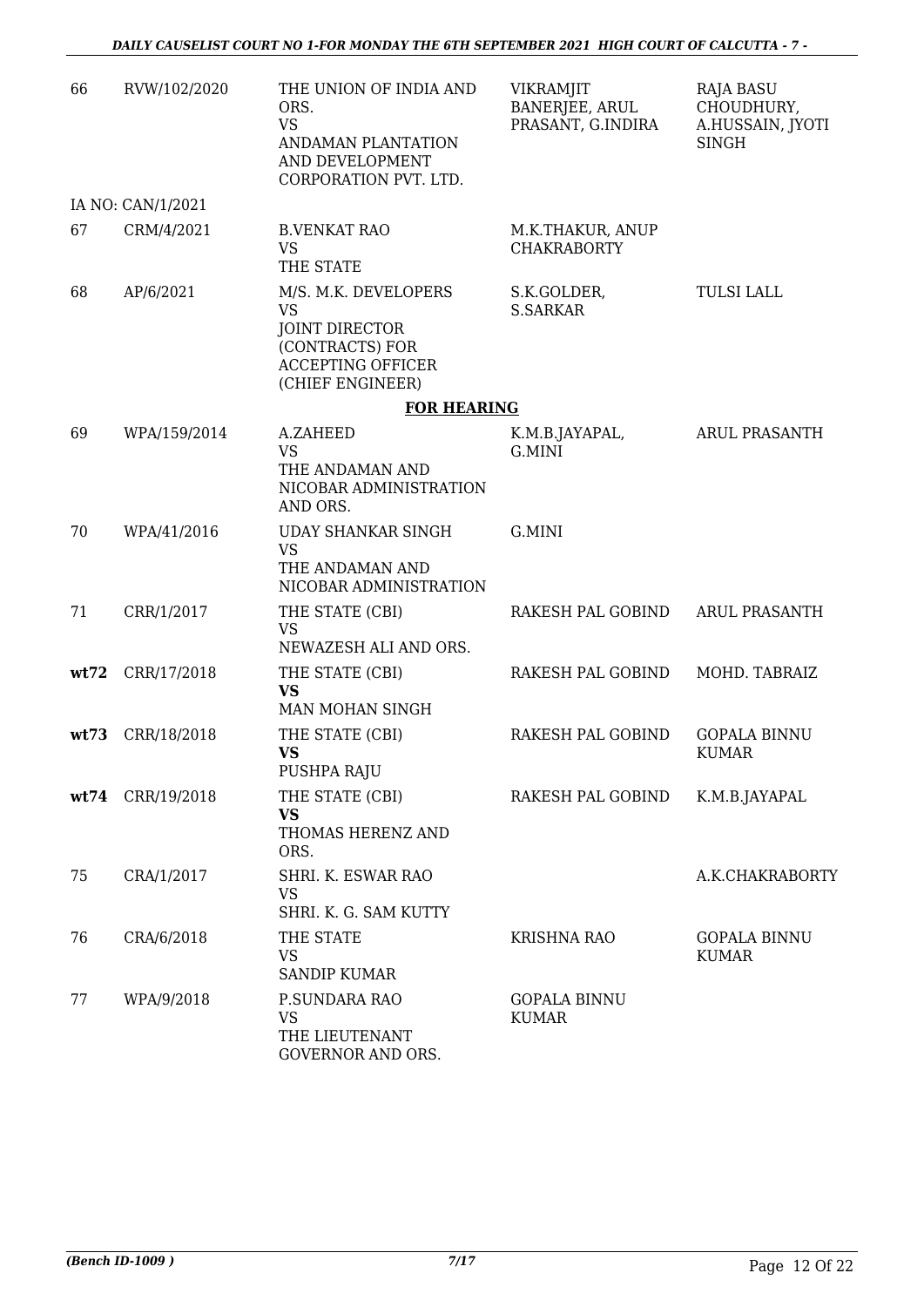| 78   | WPA/63/2018       | M/S PANKAJ ENTERPRISES<br>AND ANR.<br><b>VS</b><br>ANDAMAN AND NICOBAR<br>ADMINISTRATION AND<br>ORS.                           | RAJINDER SINGH,<br><b>TAPAN KUMAR DAS</b> | <b>ANJILI NAG</b>                                 |
|------|-------------------|--------------------------------------------------------------------------------------------------------------------------------|-------------------------------------------|---------------------------------------------------|
|      | IA NO: CAN/1/2021 |                                                                                                                                |                                           |                                                   |
| 79   | WPA/171/2018      | MULTIPLE AGENCIES<br>PRIVATE LIMITED AND ANR.<br><b>VS</b><br>ANDAMAN STATE<br><b>COOPERATIVE BANK</b><br>LIMITED AND ORS.     | RAKESH PAL GOBIND                         | MOHD. TABRAIZ,<br><b>KRISHNA RAO</b>              |
| 80   | WPA/178/2018      | P.RENU<br><b>VS</b><br>THE STATE BANK OF INDIA<br>AND ORS.                                                                     | D.C.KABIR                                 | <b>ANJILI NAG</b>                                 |
| 81   | WPA/236/2018      | <b>EXECUTIVE ENGINEER,</b><br>CONSTRUCTION DIVISION-<br>II, APWD<br><b>VS</b>                                                  | MOHAMMED<br><b>TABRAIZ</b>                | <b>GOPALA BINNU</b><br><b>KUMAR</b>               |
| 82   | WPA/282/2018      | S. PRABHAKARAN AND ORS.<br>VANVIKAS EMPLOYEES<br>ASSOCIATION AND ORS.<br><b>VS</b><br>THE MINISTRY OF HOME<br>AFFAIRS AND ORS. | <b>GOPALA BINNU</b><br><b>KUMAR</b>       | TULSI LALL,<br><b>TASNEEM</b>                     |
| 83   | WPA/283/2018      | VANVIKAS EMPLOYEES<br>ASSOCIATION AND ORS.<br><b>VS</b><br>HE MINISTRY OF HOME<br>AFFAIRS AND ORS.                             | <b>G.BINNU KUMAR</b>                      | TULSI LALL,<br>KRISHNA RAO,<br><b>TASNEEM</b>     |
| 84   | SA/1/2019         | USMAN ALI AND ORS.<br><b>VS</b><br>CHAMPA DEVI AND ORS.                                                                        | N.A.KHAN                                  | K.M.B.JAYAPAL,<br>G.MINI, SABRINA<br><b>BEGUM</b> |
| wt85 | SA/2/2019         | USMAN ALI AND ORS.<br><b>VS</b><br>CHAMPA DEVI AND ORS.                                                                        | N.A.KHAN                                  | K.M.B.JAYAPAL,<br>G.MINI, SABRINA<br><b>BEGUM</b> |
| 86   | FMAT/3/2019       | SABITA DEVI AND ORS.<br>VS<br>THE MANAGER AND ANR.                                                                             | K.M.B.JAYAPAL,<br>G.MINI                  | ARUL PRASANTH,<br>ANITHA HEGDE                    |
| 87   | CRA/3/2019        | THE STATE<br><b>VS</b><br>A.MAHESHWAR RAO AND<br>ORS.                                                                          | A.S.ZINU                                  | ANJILI NAG, GOPALA<br><b>BINNU KUMAR</b>          |
| 88   | SA/4/2019         | JAI NARAYAN SINGH<br><b>VS</b><br>BADRUDDIN AND ORS.                                                                           | K.M.B.JAYAPAL                             | N.A.KHAN                                          |
| 89   | SA/7/2019         | <b>SUKHODA ROY</b><br><b>VS</b><br>ANWESHA SARKAR AND<br>ANR.                                                                  | AJAY KUMAR<br><b>MANDAL</b>               | K.M.B.JAYAPAL,<br>G.MINI                          |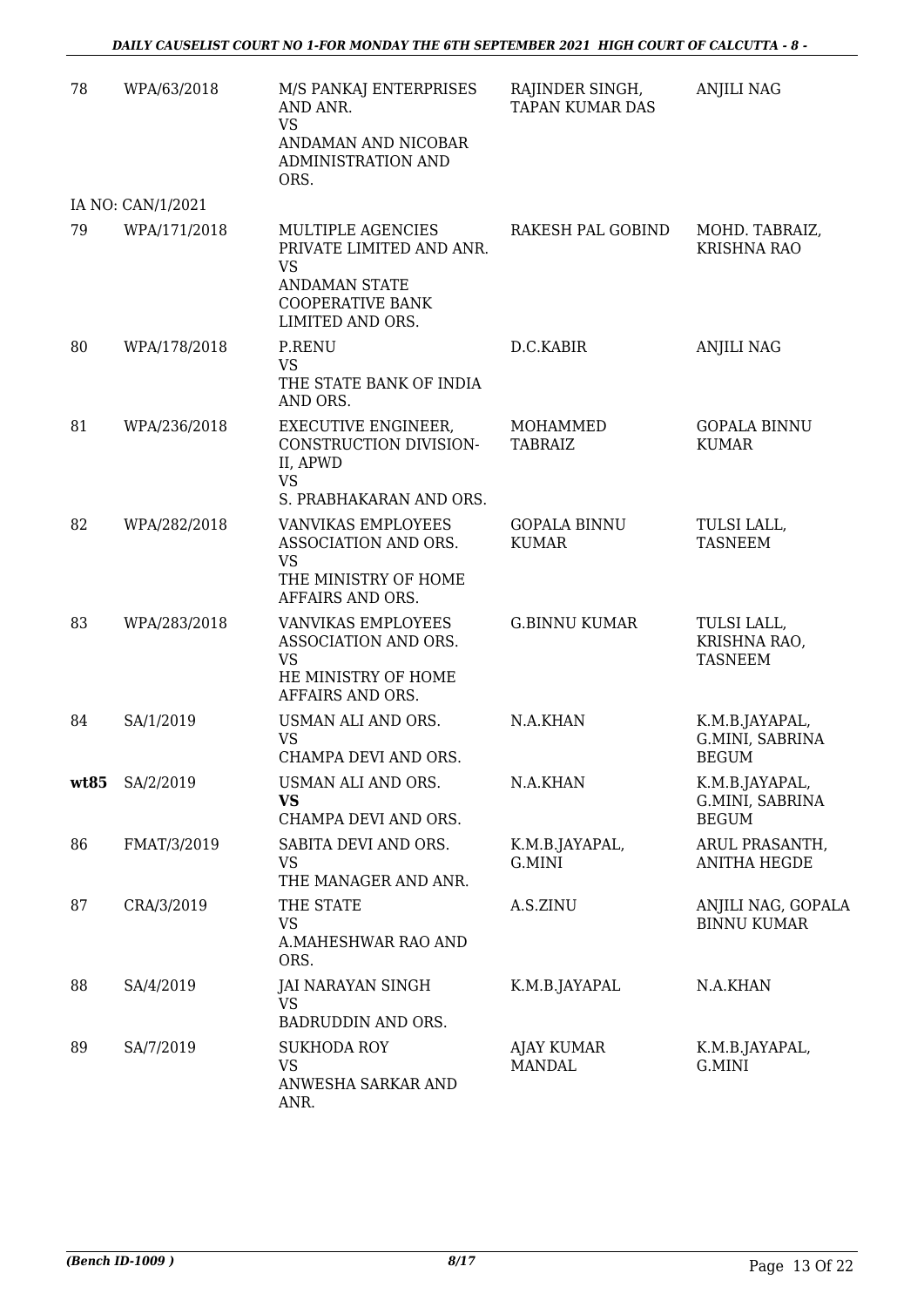#### *DAILY CAUSELIST COURT NO 1-FOR MONDAY THE 6TH SEPTEMBER 2021 HIGH COURT OF CALCUTTA - 9 -*

| 90   | SAT/11/2019        | AJIT RANJAN SAOJAL<br><b>VS</b><br>SANDHAYA RANI SAOJAL                                                                                 | <b>ANANDA HALDER</b>                                                                    | <b>ARUL PRASANTH</b>                     |
|------|--------------------|-----------------------------------------------------------------------------------------------------------------------------------------|-----------------------------------------------------------------------------------------|------------------------------------------|
|      |                    | AND ORS.                                                                                                                                |                                                                                         |                                          |
|      | IA NO: CAN/1/2021  |                                                                                                                                         |                                                                                         |                                          |
| 91   | CRA/12/2019        | PRADEEP HALDER<br><b>VS</b><br>THE STATE                                                                                                | D. ILANGO AND R.<br>PRADEEP                                                             | <b>KRISHNA RAO</b>                       |
| 92   | CRR/13/2019        | <b>B.RAJALAXMI AND ANR.</b><br><b>VS</b><br>K.M.RAMESH                                                                                  | ARUL PRASANTH,<br><b>DOLLY SARKAR</b>                                                   | D.ILANGO, ANJILI<br><b>NAG</b>           |
| 93   | CRA/14/2019        | THE STATE<br><b>VS</b><br>A.JOSEMON                                                                                                     | <b>KRISHNA RAO</b>                                                                      | <b>GOPALA BINNU</b><br><b>KUMAR</b>      |
|      | IA NO: CRAN/1/2021 |                                                                                                                                         |                                                                                         |                                          |
| 94   | CRR/31/2019        | SHRI. MOHD ASIF<br><b>VS</b><br>SMTI. MUBASHIRA                                                                                         | MRS. KAVITA TEWARI<br><b>RAO</b>                                                        | MS. BABITA DAS                           |
| 95   | WPA/94/2019        | ANDAMAN PLANTATIONS<br>AND DEVELOPMENT<br><b>CORPORATION PRIVATE</b><br>LIMITED AND ANR.<br><b>VS</b><br>THE UNION OF INDIA AND<br>ORS. | <b>RAJA BASU</b><br>CHOUDHARY, JYOTI<br>SINGH, ASIF<br>HUSSAIN,<br><b>V.D.SIVABALAN</b> | <b>ARUL PRASANTH</b>                     |
| wt96 | WPA/95/2019        | ANDAMAN PLANTATIONS<br>AND DEVELOPMENT<br><b>CORPORATION PRIVATE</b><br>LIMITED AND ANR.<br><b>VS</b><br>UNION OF INDIA AND ORS.        | <b>RAJA BASU</b><br>CHOUDHARY, JYOTI<br>SINGH, ASIF<br>HUSSAIN,<br><b>V.D.SIVABALAN</b> | <b>ARUL PRASANTH</b>                     |
| 97   | WPA/101/2019       | M/S ANDAMAN BUBBLES<br>AND ORS.<br><b>VS</b><br>THE LIEUTENANT<br><b>GOVERNOR AND ORS.</b>                                              | <b>ANJILI NAG</b>                                                                       | KRISHNA RAO, AJAY<br><b>KUMAR MANDAL</b> |
| 98   | WPA/113/2019       | K.RAJESH<br><b>VS</b><br>THE HONBLE LIEUTENANT<br><b>GOVERNOR AND ORS.</b>                                                              | <b>GOPALA BINNU</b><br><b>KUMAR</b>                                                     | <b>ARUL PRASANTH</b>                     |
|      | wt99 WPA/119/2019  | VIJAY LAXMI<br><b>VS</b><br>THE HONBLE LIEUTENANT<br><b>GOVERNOR AND ORS.</b>                                                           | <b>GOPALA BINNU</b><br><b>KUMAR</b>                                                     | <b>ARUL PRASANTH</b>                     |
|      | wt100 WPA/118/2019 | <b>ARATI MONDAL</b><br>VS<br>THE HONBLE LIEUTENANT<br><b>GOVERNOR AND ORS.</b>                                                          | <b>GOPALA BINNU</b><br><b>KUMAR</b>                                                     | ARUL PRASANTH                            |
|      | wt101 WPA/116/2019 | LINGA RAJU<br><b>VS</b><br>THE HONBLE LIEUTENANT<br><b>GOVERNOR AND ORS.4 ORS</b>                                                       | <b>GOPALA BINNU</b><br><b>KUMAR</b>                                                     | <b>ARUL PRASANTH</b>                     |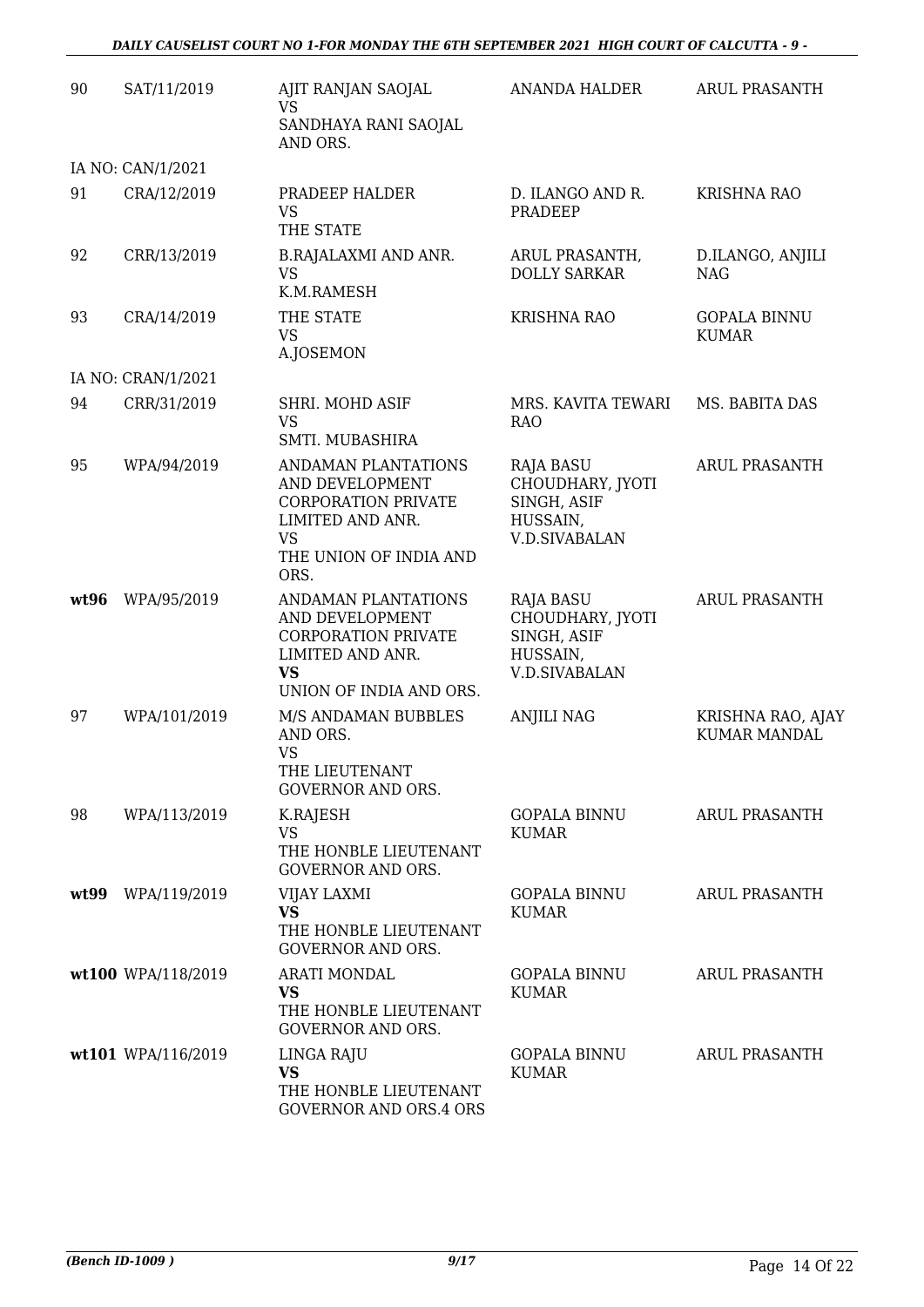|     | wt102 WPA/115/2019 | V.LAXMI KANTA<br><b>VS</b><br>THE HONBLE LIEUTENANT<br><b>GOVERNOR AND ORS.</b>                               | <b>GOPALA BINNU</b><br><b>KUMAR</b>   | <b>ARUL PRASANTH</b>                     |
|-----|--------------------|---------------------------------------------------------------------------------------------------------------|---------------------------------------|------------------------------------------|
| 103 | WPA/150/2019       | UTTAM SHIL @ UTTAM<br>SEAL AND ORS.<br><b>VS</b><br>THE LIEUTENANT<br><b>GOVERNOR AND ORS.</b>                | ANJILI NAG                            | <b>KRISHNA RAO</b>                       |
|     | wt104 WPA/3/2019   | <b>SHYNI JOSE</b><br><b>VS</b><br>THE LIEUTENANT<br><b>GOVERNOR AND ORS.</b>                                  | ANJILI NAG                            | <b>KRISHNA RAO</b>                       |
|     | wt105 WPA/9/2019   | T. SHANMUGAM<br><b>VS</b><br>THE LIEUTENANT<br><b>GOVERNOR AND ORS.</b>                                       | <b>ANJILI NAG</b>                     | <b>KRISHNA RAO</b>                       |
| 106 | WPA/174/2019       | N. MANIMEKALAI AND ANR.<br><b>VS</b><br>THE KAMARAJ ENGLISH<br>MEDIUM SCHOOL                                  | <b>G. BINNU KUMAR</b>                 | M.P. KAMARAJ                             |
|     | wt107 WPA/231/2019 | THE SECRETARY, KAMARAJ<br>ENGLISH MEDIUM SCHOOL<br><b>VS</b><br>N. MANIMEKALAI (EX-<br>CLERK) AND ANR.        | M.P. KAMARAJ                          | <b>G. BINNU KUMAR</b>                    |
| 108 | WPA/179/2019       | <b>SELVI K.NATHAN</b><br><b>VS</b><br>THE ANDAMAN AND<br>NICOBAR ADMINISTRATION<br>AND ORS.                   | K.M.B.JAYAPAL,<br>G.MINI              | <b>KRISHNA RAO</b>                       |
| 109 | WPA/200/2019       | M/S. NEW BHARAT<br><b>ENGINEERING WORKS</b><br><b>VS</b><br>ANDAMAN AND NICOBAR<br>ADMINISTRATION AND<br>ORS. | DEEP CHAIM, KABIR,<br>S. AJITH PRASAD | KRISHNA RAO, AJAY<br><b>KUMAR MANDAL</b> |
| 110 | WPA/203/2019       | <b>DIVISIONAL FOREST</b><br>OFFICER, MAYABUNDER<br><b>VS</b><br>SHRI. BIRSA KINDO                             | S. C. MISHRA                          | <b>GOPALA BINU</b><br><b>KUMAR</b>       |
|     | wt111 WPA/173/2019 | SHRI BIRSA KINDO<br><b>VS</b><br>THE DIVISIONAL FOREST<br>OFFICER, MAYABUNDER                                 | <b>GOPALA BINU KUMAR</b>              | <b>KRISHNA RAO</b>                       |
| 112 | WPA/206/2019       | SUDEEP RAI SHARMA<br><b>VS</b><br>THE UNION OF INDIA AND<br>ORS.                                              | <b>GOPALA BINU KUMAR</b>              | S.GANGULY                                |
| 113 | WPA/209/2019       | R. KAUSHALYA AND ORS.<br>VS<br>THE UNION OF INDIA AND<br>ORS.                                                 | ANJILI NAG, SHIPRA<br><b>MANDAL</b>   | MOHD. TABRAIZ                            |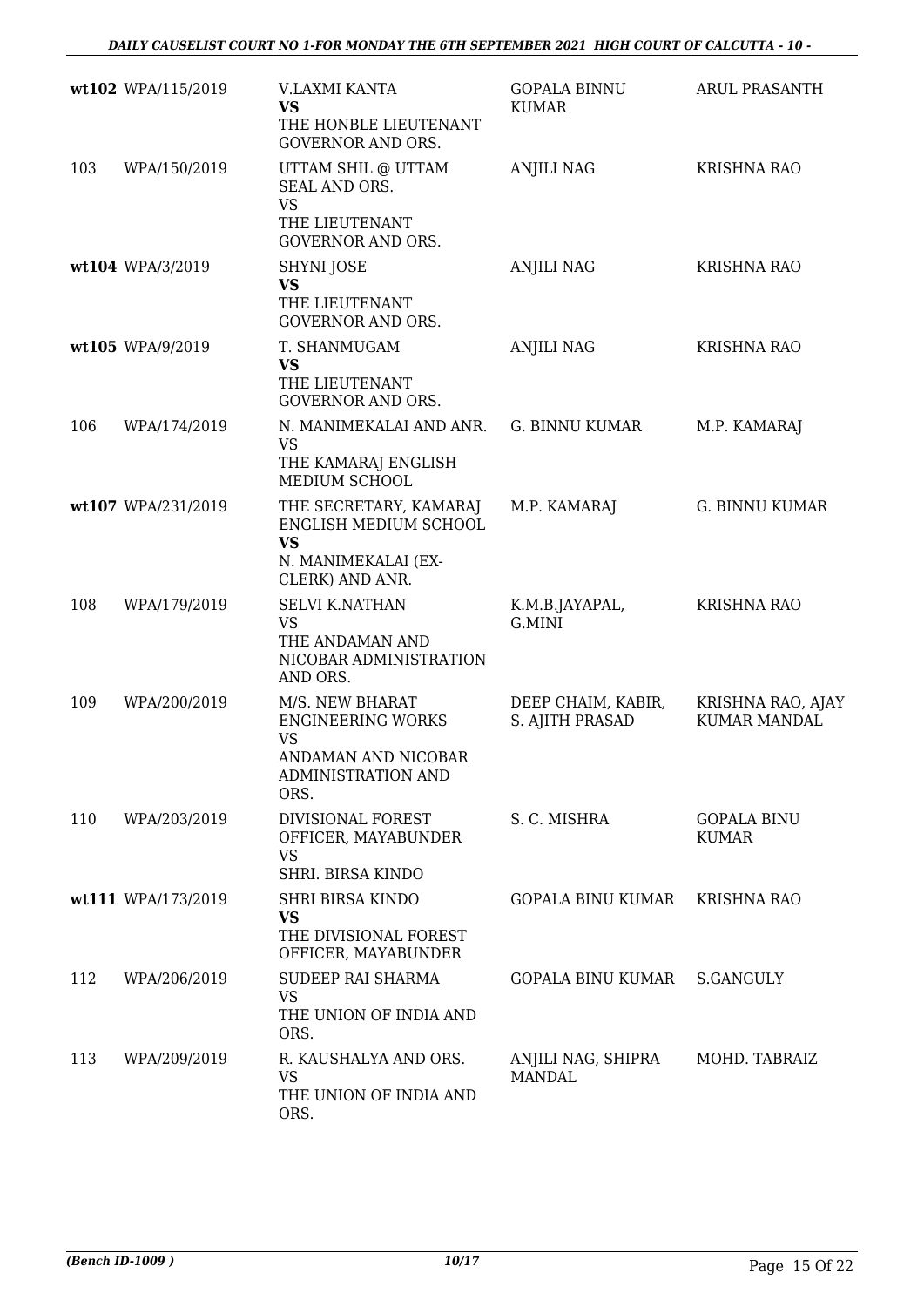| 114 | WPA/219/2019                  | SMTI. JAI LAKSHMI<br><b>VS</b><br>THE ANDAMAN AND<br>NICOBAR ADMINISTRATION<br>AND ORS.                                 | G. MINI AND<br>K.M.B.JAYAPAL                     |                                                   |
|-----|-------------------------------|-------------------------------------------------------------------------------------------------------------------------|--------------------------------------------------|---------------------------------------------------|
| 115 | WPA/226/2019                  | ANDAMAN TIMBER<br><b>INDUSTRIES LIMITED</b><br><b>VS</b><br>THE CHIEF SECRETARY<br>AND ORS.                             | K.M.B.JAYAPAL,<br>G.MINI                         | <b>KRISHNA RAO</b>                                |
| 116 | WPA/227/2019                  | A.MURUGESAN AND ORS.<br><b>VS</b><br>THE UNION OF INDIA AND<br>ORS.                                                     | RAKESH PAL GOBIND,<br>S.C.MISHRA,<br>A.VENKATESH | TULSI LALL,<br>TASNEEM,<br><b>V.D.SIVABALAN</b>   |
|     | wt117 WPA/152/2019            | ALOK KUMAR DAS AND<br>ORS.<br><b>VS</b><br>THE UNION OF INDIA AND<br>ORS.                                               | RAKESH PAL GOBIND,<br>S.C.MISHRA                 | TULSI LALL,<br>TASNEEM,<br><b>V.D.SIVABALAN</b>   |
| 118 | WPA/233/2019                  | <b>SHUBHAM RAJ</b><br><b>VS</b><br>THE MEDICAL COUNCIL OF<br>INDIA AND ORS.                                             | ANJILI NAG, G.BINNU<br><b>KUMAR</b>              | TASNEEM, KRISHNA<br>RAO, RAJINDER<br><b>SINGH</b> |
|     | IA NO: CAN/2/2021, CAN/1/2021 |                                                                                                                         |                                                  |                                                   |
| 119 | WPA/238/2019                  | SMTI. PRIYA MINJ<br><b>VS</b><br>THE ANDAMAN AND<br>NICOBAR ADMINISTRATION<br>AND ANR.                                  | K. M. B. JAYAPAL                                 | <b>KRISHNA RAO</b>                                |
| 120 | WPA/241/2019                  | THE EXECUTIVE ENGINEER<br>NORTH ANDAMAN<br>CONSTRUCTION DIVISION<br>(NACD)<br><b>VS</b><br>SMTI. REKHA NAIR AND<br>ORS. | MOHAMMED<br><b>TABRAIZ</b>                       | <b>GOPALA BINNU</b><br><b>KUMAR</b>               |
| 121 | WPA/243/2019                  | KARTICK AND ORS.<br><b>VS</b><br>THE LIEUTENANT<br><b>GOVERNOR AND ORS.</b>                                             | ANJILI NAG, SHIPRA<br><b>MANDAL</b>              | KRISHNA RAO                                       |
| 122 | WPA/246/2019                  | <b>A.SUNDAR</b><br><b>VS</b><br>THE HONBLE LIEUTENANT<br><b>GOVERNOR AND ORS.</b>                                       | <b>GOPALA BINNU</b><br><b>KUMAR</b>              | M.P.KAMARAJ                                       |
| 123 | WPA/248/2019                  | <b>A.SUNDAR</b><br><b>VS</b><br>THE HONBLE LIEUTENANT<br><b>GOVERNOR AND ORS.</b>                                       | <b>GOPALA BINNU</b><br><b>KUMAR</b>              | M.P.KAMARAJ                                       |
| 124 | WPA/263/2019                  | KUMAR HARSHAVARDHAN<br><b>VS</b><br>THE UNION OF INDIA AND<br>ORS.                                                      | KMB JAYAPAL                                      | <b>TASNEEM</b>                                    |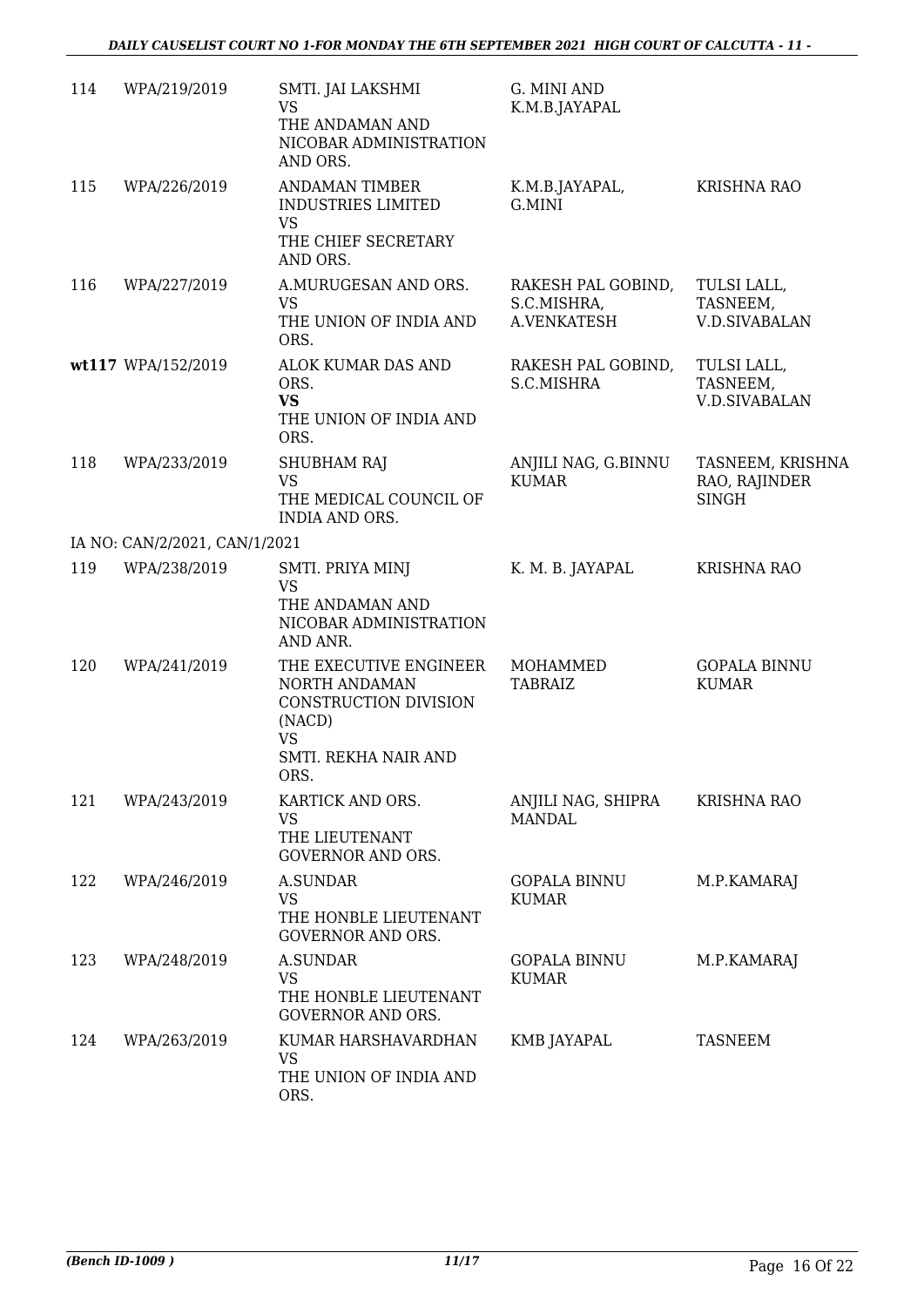| 125 | WPA/267/2019      | THE GENERAL MANAGER,<br>ANIIDCO LTD.<br><b>VS</b><br>Y. JOHN AND ORS.                                                  | ANJILI NAG,<br>R.PRADEEP                  | <b>GOPALA BINNU</b><br><b>KUMAR</b> |
|-----|-------------------|------------------------------------------------------------------------------------------------------------------------|-------------------------------------------|-------------------------------------|
| 126 | WPA/282/2019      | <b>MANOJ PAUL</b><br><b>VS</b><br>THE UNION TERRITORY,<br>ADMINISTRATION OF<br>ANDAMAN AND NICOBAR<br>ISLANDS AND ORS. | IN PERSON                                 | <b>KRISHNA RAO</b>                  |
| 127 | WPA/287/2019      | ISLAND TRAVELS PVT. LTD.<br><b>VS</b><br>THE ANDAMAN AND<br>NICOBAR ADMINISTRATION<br>AND ORS.                         | DEEP CHAIM KABIR,<br><b>AJITH PRASAD</b>  | KRISHNA RAO,<br><b>ANJILI NAG</b>   |
| 128 | WPA/288/2019      | SHRI. SHAJAN T. OOMMEN<br><b>VS</b><br>ANDAMAN AND NICOBAR<br>ADMINISTRATION AND<br>ORS.                               | DEEP CHAIM KABIR,<br>S. AJITH PRASAD      | <b>KRISHNA RAO</b>                  |
| 129 | WPA/289/2019      | YOHANNAN SAJEEVAN AND<br>ANR.<br><b>VS</b><br>ANDAMAN AND NICOBR<br><b>ADMINISTRATION</b>                              | DEEP CHAIM KABIR,<br><b>AJIT PRASAD</b>   | <b>KRISHNA RAO</b>                  |
| 130 | WPA/293/2019      | RAJESH RAM<br><b>VS</b><br>THE ANDAMAN AND<br>NICOBAR ADMINISTRATION<br>AND ORS.                                       | DEEP CHAIM KABIR,<br><b>S.AJIT PRASAD</b> | ARUL PRASANTH,<br>N.A.KHAN          |
| 131 | WPA/324/2019      | V.TRIMURTHY AND ORS.<br><b>VS</b><br>THE LIEUTENANT<br><b>GOVERNOR AND ORS.</b>                                        | <b>ANJILI NAG</b>                         | <b>ARUL PRASANTH</b>                |
|     | IA NO: CAN/1/2021 |                                                                                                                        |                                           |                                     |
| 132 | WPA/329/2019      | TOURIST WORKERS UNION<br>AND ANR.<br><b>VS</b><br>THE ANDAMAN AND<br>NICOBAR ADMINISTRATION<br>AND ORS.                | <b>GOPALA BINNU</b><br><b>KUMAR</b>       | KRISHNA RAO,<br><b>ANJILI NAG</b>   |
| 133 | WPA/20297/2019    | M/S ARYAN AQUA (INDIA)<br>PVT. LTD.<br><b>VS</b><br>THE ANDAMAN AND<br>NICOBAR ADMINISTRATION<br>AND ORS.              | <b>ANJILI NAG</b>                         | KRISHNA RAO, AJAY<br>KUMAR MANDAL   |
| 134 | SAT/1/2020        | M. T. SAIDU AND ORS.<br><b>VS</b><br>M/S. ANDAMAN TIMBER<br>INDUSTRIES LIMITED AND<br>ANR.                             | K. VIJAY KUMAR                            | K. M. B JAYAPAL                     |
| 135 | FMA/1/2020        | ARPITA GHOSH<br><b>VS</b><br>SHIV PRASAD AND ANR.                                                                      | MR. KRISHNA RAO                           | S.C.MISHRA                          |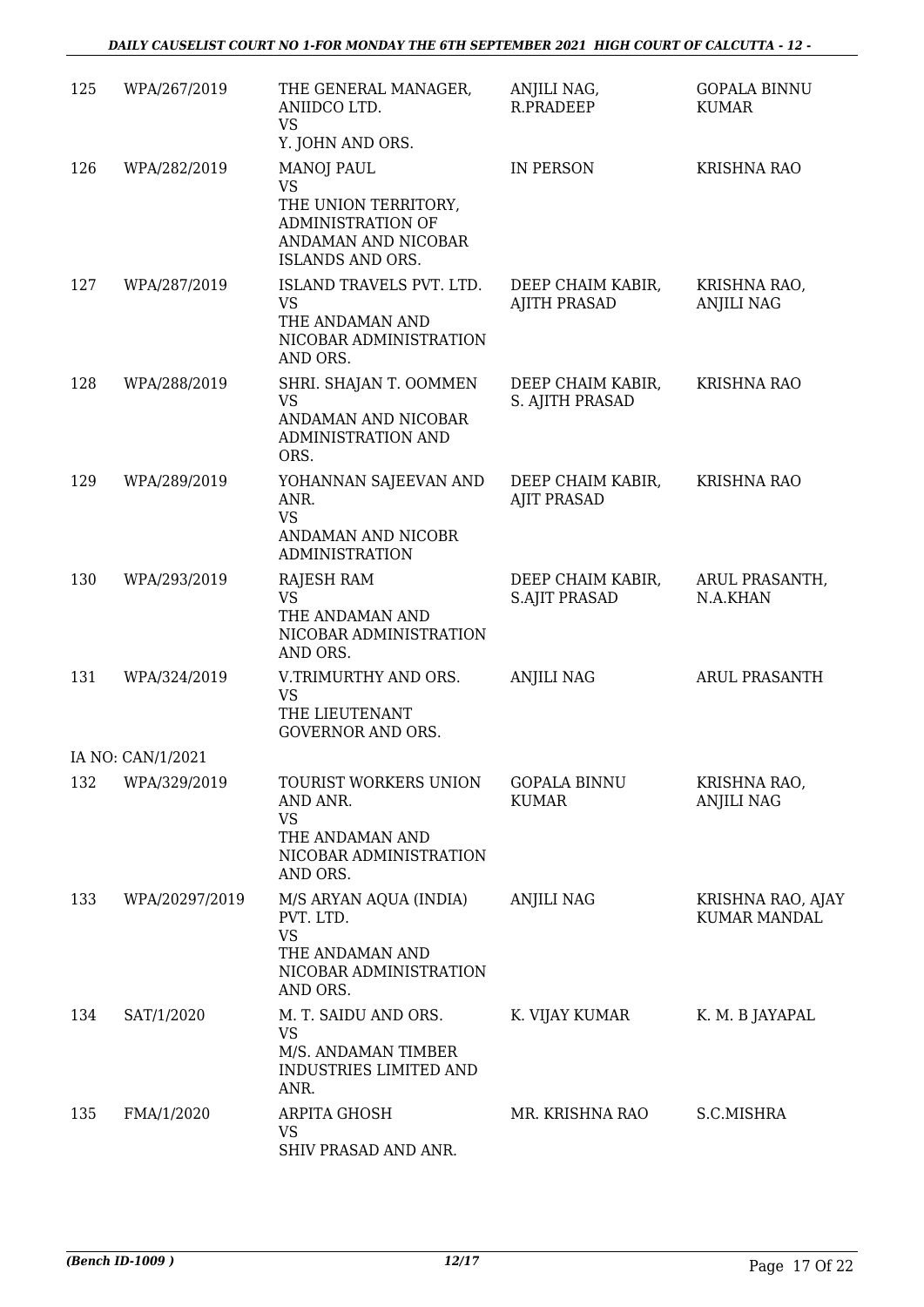| 136 | SAT/7/2020  | KALAIARASAN AND ORS.<br>VS<br>ASIF ALI AND ORS.                                                                                                   | ANJILI NAG                           | KMB JAYAPAL                              |
|-----|-------------|---------------------------------------------------------------------------------------------------------------------------------------------------|--------------------------------------|------------------------------------------|
| 137 | CO/10/2020  | REKHA ROY<br><b>VS</b><br><b>GURUCHAND MAJUMDAR</b><br>AND ORS.                                                                                   | <b>RAKESH KUMAR</b>                  |                                          |
| 138 | WPA/33/2020 | N.YUSUF<br><b>VS</b><br>THE ANDAMAN AND<br>NICOBAR ADMINISTRATION<br>AND ORS.                                                                     | K.VIJAY KUMAR                        | <b>AJAY KUMAR</b><br><b>MANDAL</b>       |
| 139 | WPA/34/2020 | SMTI. REBA MONDAL<br><b>VS</b><br>THE UNION OF INDIA AND<br>ORS.                                                                                  | <b>ANANDA HALDER</b>                 | <b>KRISHNA RAO</b>                       |
| 140 | WPA/47/2020 | S.PONNAMMAL<br><b>VS</b><br>THE UNION OF INDIA AND<br>ORS.                                                                                        | DEEP CHAIM KABIR,<br>AJITH S. PRASAD | <b>KRISHNA RAO</b>                       |
| 141 | WPA/52/2020 | P.KANNAN<br><b>VS</b><br>THE UNION OF INDIA AND<br>ORS.                                                                                           | K.M.B.JAYAPAL                        | KRISHNA RAO, AJAY<br><b>KUMAR MANDAL</b> |
| 142 | WPA/54/2020 | <b>KISHEN RAM</b><br>VS<br>THE LIEUTENANT<br><b>GOVERNOR AND ORS.</b>                                                                             | G. MINI AND K.M.B.<br><b>JAYAPAL</b> |                                          |
| 143 | WPA/76/2020 | <b>JOHN WESLEY</b><br><b>VS</b><br>THE ANDAMAN AND<br>NICOBAR ADMINISTRATION<br>AND ORS.                                                          | K. Vijay Kumar                       | KRISHNA RAO,<br>M.P.KAMARAJ              |
| 144 | WPA/90/2020 | S. SHANMUGANATHAN<br><b>VS</b><br>ANDAMAN NICOBAR<br><b>ISLANDS INTEGRATED</b><br>DEVELOPMENT<br><b>CORPORATION LIMITED</b><br>(ANIIDCO) AND ANR. | <b>GOPALA BINU KUMAR</b>             | <b>ANJILI NAG</b>                        |
| 145 | WPA/92/2020 | <b>BINA DAS</b><br><b>VS</b><br>THE LIEUTENANT<br><b>GOVERNOR AND ORS.</b>                                                                        |                                      | <b>KRISHNA RAO</b>                       |
| 146 | WPA/94/2020 | JOHN EKKA AND ORS.<br><b>VS</b><br>THE UNION OF INDIA AND<br>ORS.                                                                                 | <b>GOPALA BINNU</b><br><b>KUMAR</b>  | <b>KRISHNA RAO</b>                       |
| 147 | WPA/95/2020 | <b>ANITA XESS</b><br><b>VS</b><br>THE UNION OF INDIA AND<br>ORS.                                                                                  | <b>GOPALA BINNU</b><br><b>KUMAR</b>  |                                          |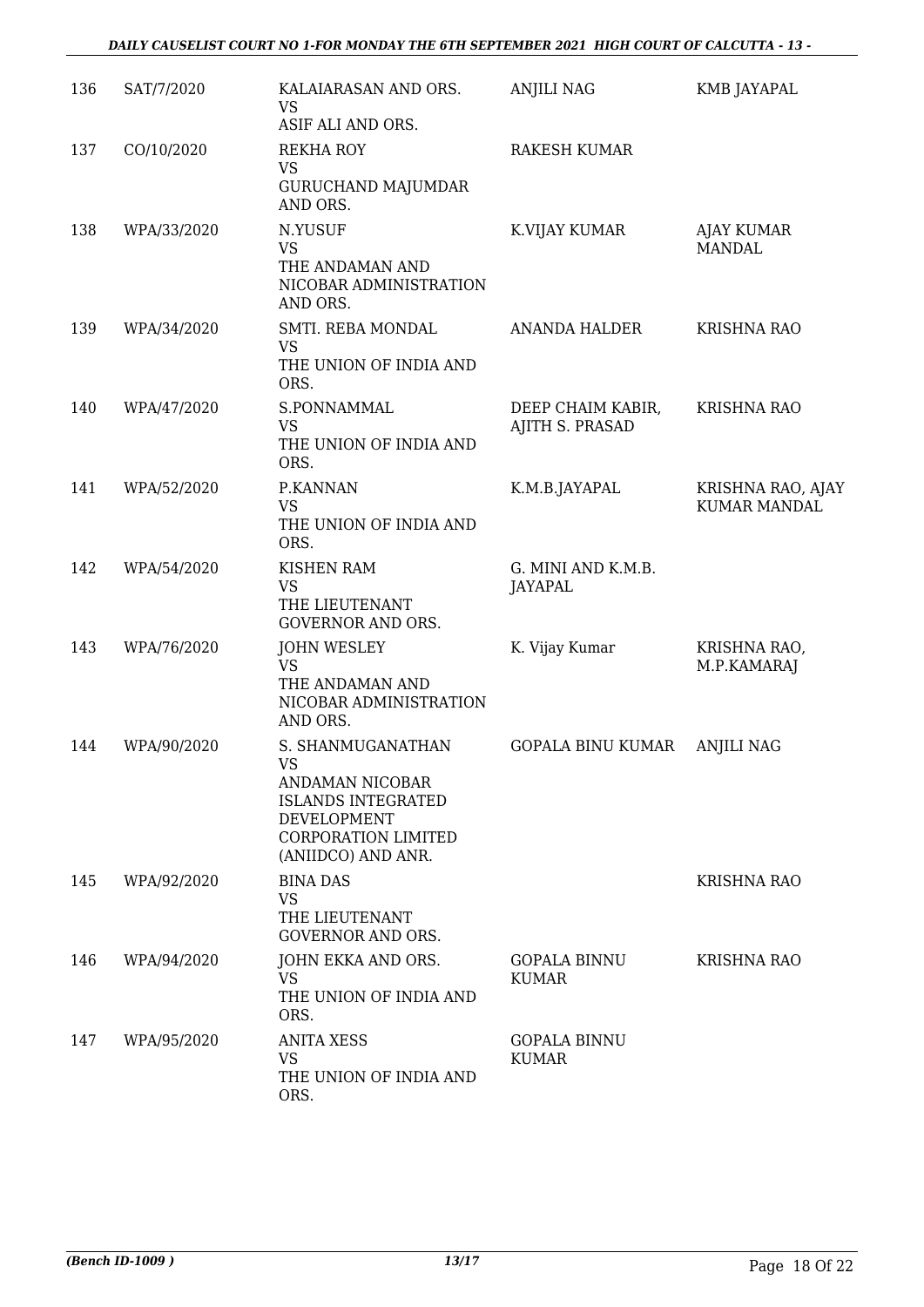| 148 | WPA/96/2020        | P.VAIKUNTA RAO<br>VS<br>THE UNION OF INDIA AND<br>ORS.                                                          | <b>GOPALA BINNU</b><br><b>KUMAR</b>         | <b>KRISHNA RAO</b>                       |
|-----|--------------------|-----------------------------------------------------------------------------------------------------------------|---------------------------------------------|------------------------------------------|
| 149 | WPA/97/2020        | P.YADAVA RAO<br><b>VS</b><br>THE UNION OF INDIA AND<br>ORS.                                                     | <b>GOPALA BINNU</b><br><b>KUMAR</b>         | KRISHNA RAO, AJAY<br><b>KUMAR MANDAL</b> |
| 150 | WPA/100/2020       | DEV DASS @ DIVA DAS AND<br>ANR.<br><b>VS</b><br>THE ARBITRATOR AND ORS.                                         | Anjali Nag, Shipra<br>Mondal and R. Pradeep | <b>KRISHNA RAO</b>                       |
|     | wt151 WPA/101/2020 | DEVA DASS @ DIVA DAS<br>AND ANR.<br><b>VS</b><br>THE ARBITRATOR,<br>REGISTRAR COOPERATIVE<br>SOCIETIES AND ORS. | ANJILI NAG, SHIPRA<br>MANDAL, R.PRADEEP     | ARUL PRASANTH,<br>KRISHNA RAO            |
| 152 | WPA/102/2020       | SHRI. AKSHAY PANT<br>VS<br>THE UNION OF INDIA AND<br>ORS.                                                       | G. MINI AND K.M.B.<br><b>JAYAPAL</b>        | M.P.KAMARAJ                              |
| 153 | WPA/105/2020       | PREM KISHEN<br><b>VS</b><br>THE ANDAMAN AND<br>NICOBAR ADMINISTRATION<br>AND ORS.                               | K.M.B.JAYAPAL,<br>G.MINI                    | <b>KRISHNA RAO</b>                       |
|     | wt154 WPA/104/2020 | <b>RAM KISHEN</b><br><b>VS</b><br>THE ANDAMAN AND<br>NICOBAR ADMINISTRATION<br>AND ORS.                         | K.M.B.JAYAPAL,<br>G.MINI                    | <b>KRISHNA RAO</b>                       |
|     | wt155 WPA/70/2021  | <b>HAR JEEVAN RAM</b><br><b>VS</b><br>THE LIEUTENANT<br><b>GOVERNOR AND ORS.</b>                                | K.M.B.JAYAPAL                               | K.M.B.JAYAPAL                            |
|     | wt156 WPA/110/2020 | <b>KHATHIJA</b><br><b>VS</b><br>THE UNION OF INDIA AND<br>ORS.                                                  | K.M.B.JAYAPAL                               | <b>KRISHNA RAO</b>                       |
|     | wt157 WPA/71/2021  | PREM KISHEN<br>VS<br>THE ANDAMAN AND<br>NICOBAR ADMINISTRATION<br>AND ORS.                                      | K.M.B.JAYAPAL                               | <b>KRISHNA RAO</b>                       |
|     | wt158 WPA/103/2020 | <b>HARISH KISHEN</b><br><b>VS</b><br>THE ANDAMAN AND<br>NICOBAR ADMINISTRATION<br>AND ORS.                      | K.M.B.JAYAPAL,<br>G.MINI                    | KRISHNA RAO                              |
|     | wt159 WPA/72/2021  | <b>HARISH KISHEN</b><br>VS<br>THE ANDAMAN AND<br>NICOBAR ADMINISTRATION<br>AND ORS.                             | K.M.B. JAYAPAL                              | KRISHNA RAO                              |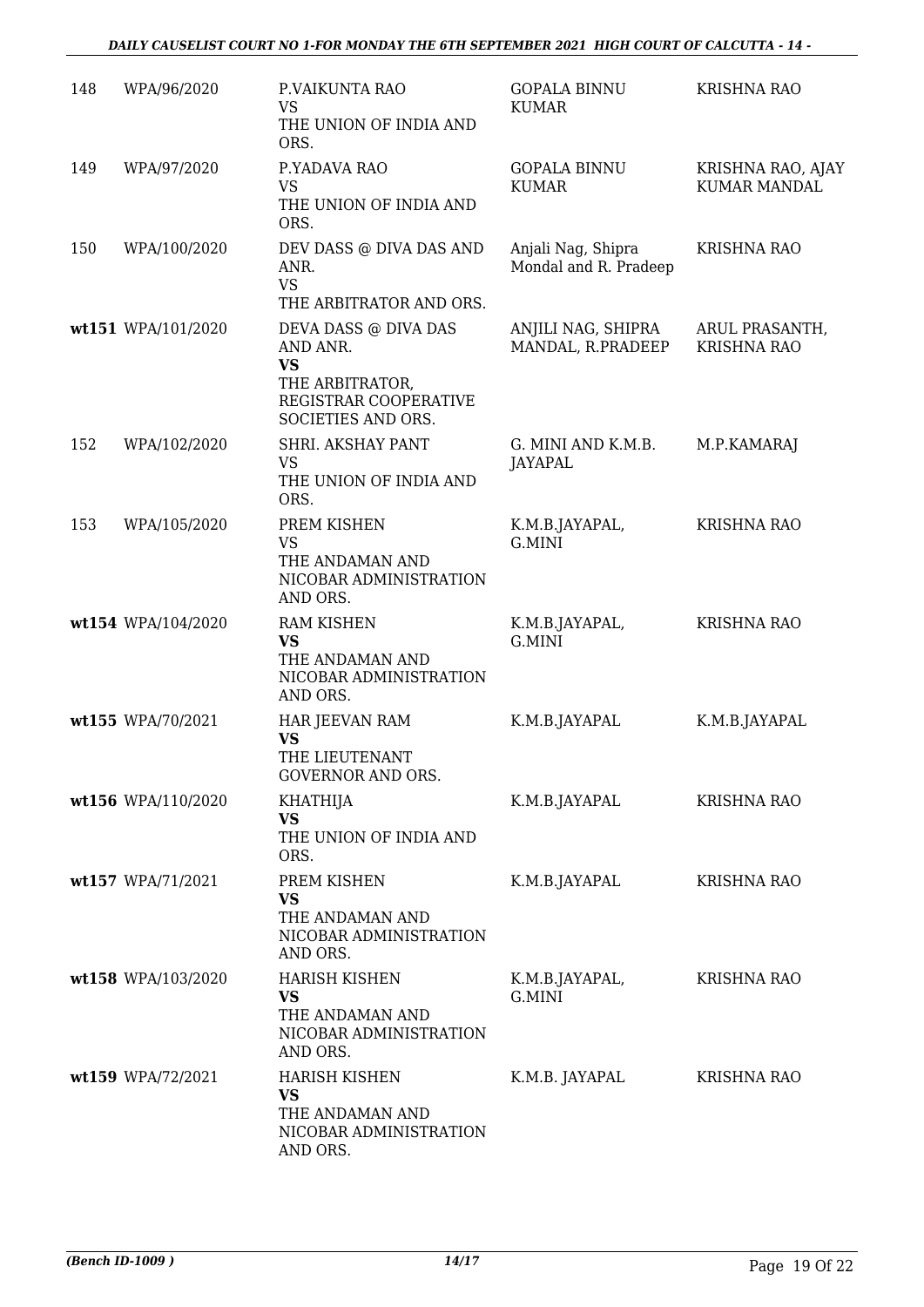|     | wt160 WPA/106/2020 | PERNITA DEVI<br>VS<br>THE ANDAMAN AND<br>NICOBAR ADMINISTRATION<br>AND ORS.                       | K.M.B.JAYAPAL,<br>G.MINI            | <b>KRISHNA RAO</b>                           |
|-----|--------------------|---------------------------------------------------------------------------------------------------|-------------------------------------|----------------------------------------------|
| 161 | WPA/107/2020       | THE EXECUTIVE ENGINEER<br><b>VS</b><br>S.MANOHARI AND ORS.                                        | <b>KRISHNA RAO</b>                  | <b>G.BINNU KUMAR</b>                         |
|     | wt162 WPA/117/2020 | S.MANOHARI AND ORS.<br><b>VS</b><br>THE EXECUTIVE<br>ENGINEER, PORT BLAIR<br>NORTH DIVISION, APWD | <b>GOPALA BINNU</b><br><b>KUMAR</b> | <b>KRISHNA RAO</b>                           |
| 163 | WPA/109/2020       | <b>SASI KALA</b><br><b>VS</b><br>THE UNION OF INDIA AND<br>ORS.                                   | K.M.B.JAYAPAL,<br>G.MINI            | <b>KRISHNA RAO</b>                           |
| 164 | WPA/116/2020       | BIJLI KAAMGAR UNION AND<br>ANR.<br>VS<br>THE HONBLE<br>LT.GOVERNOR AND ORS.                       | <b>GOPALA BINNU</b><br><b>KUMAR</b> | KRISHNA RAO, AJAY<br><b>KUMAR MANDAL</b>     |
| 165 | WPA/119/2020       | <b>LALTA PRASAD</b><br><b>VS</b><br>THE LIEUTENANT<br><b>GOVERNOR AND ORS.</b>                    | <b>ANANDA HALDER</b>                | KRISHNA RAO,<br>A.K.MANDAL,<br>K.M.B.JAYAPAL |
| 166 | WPA/121/2020       | SOBHANA KUMARI<br><b>VS</b><br>THE LIEUTENANT<br><b>GOVERNOR AND ORS.</b>                         | <b>GOPALA BINNU</b><br><b>KUMAR</b> | <b>KRISHNA RAO</b>                           |
| 167 | WPA/122/2020       | S. K. MONIRUL ALI<br><b>VS</b><br>THE LT. GOVERNOR AND<br>ORS.                                    | MOHAMMED<br><b>TABRAIZ</b>          | <b>KRISHNA RAO</b>                           |
| 168 | WPA/123/2020       | M.KRISHNAN<br><b>VS</b><br>THE LT GOVERNOR AND<br>ORS.                                            | MOHAMMED<br><b>TABRAIZ</b>          | ARUL PRASANTH                                |
| 169 | WPA/124/2020       | M.KRISHNAN<br>VS<br>THE LIEUTENANT<br><b>GOVERNOR AND ORS.</b>                                    | MOHD. TABRAIZ                       | ARUL PRASANTH                                |
| 170 | WPA/131/2020       | <b>SOURAV MISRA</b><br><b>VS</b><br>THE ANDAMAN AND<br>NICOBAR ADMINISTRATION<br>AND ORS.         | K.VIJAY KUMAR                       | <b>KRISHNA RAO</b>                           |
| 171 | WPA/135/2020       | THE DIRECTOR OF<br><b>TRANSPORT</b><br>VS<br>SHIVNATH AND ORS.                                    | KRISHNA RAO                         | <b>G.BINNU KUMAR</b>                         |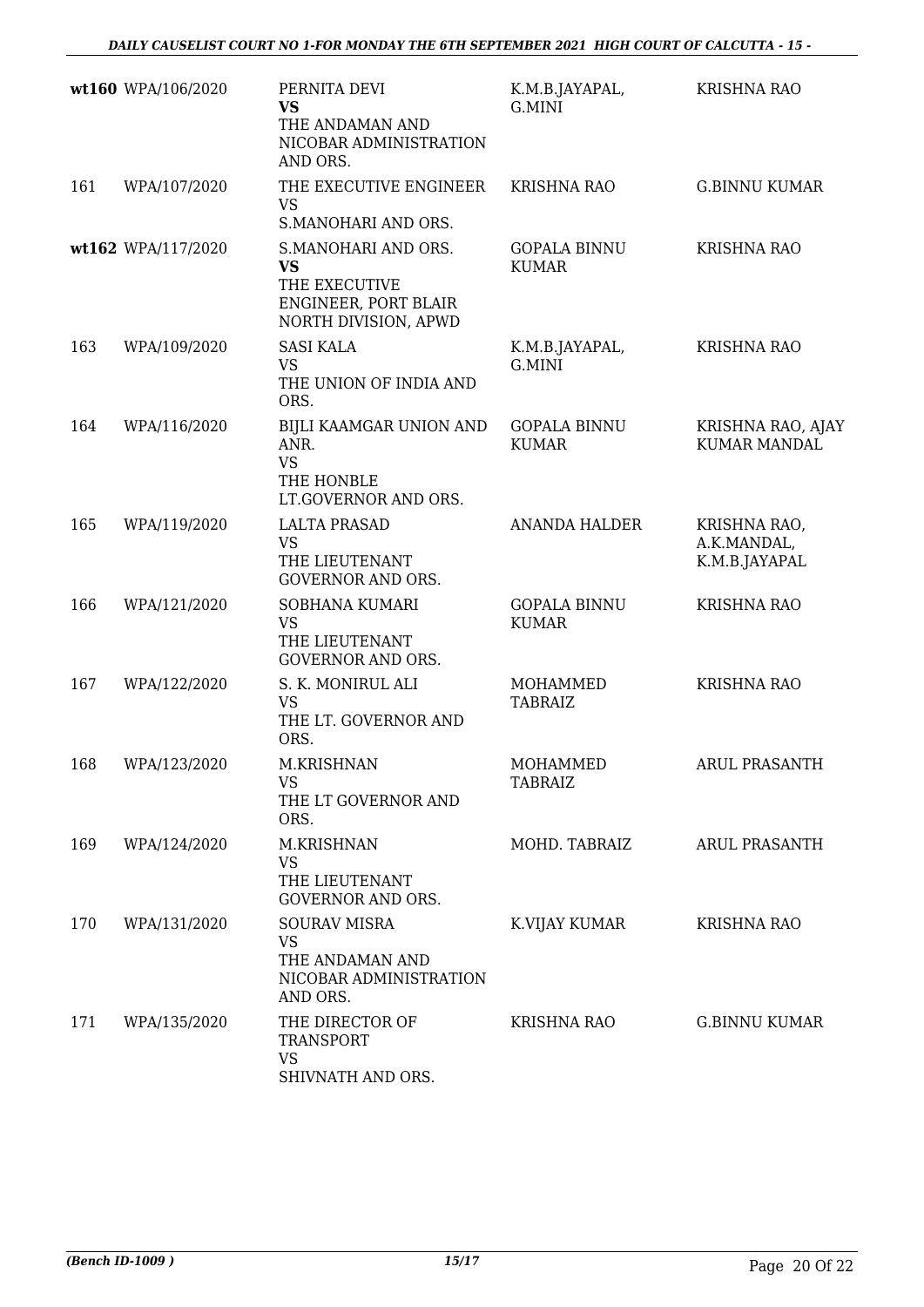| 172 | WPA/137/2020       | MOHD. NASRULLAH<br><b>VS</b><br>THE COMMISSIONER,<br><b>GOOD AND SERVICE TAX</b><br>AND ORS.               | <b>ANANDA HALDER</b>                | KRISHNA RAO,<br>A.K.MANDAL                  |
|-----|--------------------|------------------------------------------------------------------------------------------------------------|-------------------------------------|---------------------------------------------|
| 173 | WPA/139/2020       | <b>RITA SIL</b><br><b>VS</b><br>THE ADMINISTRATOR<br>(LIEUTENANT GOVERNOR)<br>AND ORS.                     | <b>ANJILI NAG</b>                   | <b>ARUL PRASANTH</b>                        |
|     | wt174 WPA/190/2021 | <b>RITA SIL</b><br><b>VS</b><br>THE ADMINISTRATOR<br>(LIEUTENANT GOVERNOR)<br>AND ORS.                     | ANJILI NAG                          | <b>ARUL PRASANTH</b>                        |
| 175 | WPA/149/2020       | M/S T.T. TRADING<br>COMPANY AND ANR.<br><b>VS</b><br>THE ANDAMAN AND<br>NICOBAR ADMINISTRATION<br>AND ORS. | <b>ANJILI NAG</b>                   | <b>ARUL PRASANTH</b>                        |
| 176 | WPA/3052/2020      | PEARLESCENT MERITECH<br>PVT. LTD. AND ANR.<br><b>VS</b><br>UNION OF INDIA AND ORS.                         | <b>ANJILI NAG</b>                   | <b>KRISHNA RAO</b>                          |
| 177 | WPA/8463/2020      | SHRI. V. RAVICHANDRAN<br>AND ANR.<br>VS<br>THE LT.GOVERNOR AND<br>ORS.                                     | <b>GOPALA BINU KUMAR</b>            | KRISHNA RAO, AJAY<br><b>KUMAR MANDAL</b>    |
| 178 | WPA/9132/2020      | SHAILAJA SINGH<br><b>VS</b><br>THE MEDICAL COUNCIL OF<br>INDIA AND ORS.                                    | <b>GOPALA BINNU</b><br><b>KUMAR</b> | KRISHNA RAO,<br>RAJINDER SINGH              |
| 179 | WPA/9283/2020      | RITHI SINGH AND ORS.<br><b>VS</b><br>THE LIEUTENANT<br><b>GOVERNOR AND ORS.</b>                            | <b>ANJILI NAG</b>                   | KRISHNA RAO, AJAY<br><b>KUMAR MANDAL</b>    |
| 180 | WPA/9309/2020      | RDS PROJECT LIMITED AND<br>ANR.<br><b>VS</b><br>UNION OF INDIA AND ORS.                                    | PHIROZE EDULJI,<br>R.BHATTACHARYA   | ARUL PRASANTH,<br>ANJILI NAG, TULSI<br>LALL |
| 181 | WPA/2/2021         | <b>S.RAVINDRAN</b><br><b>VS</b><br>THE ADMINISTRATOR AND<br>ORS.                                           | ANJILI NAG, SHIPRA<br><b>MANDAL</b> | KRISHNA RAO,<br>A.K.MANDAL                  |
| 182 | WPA/44/2021        | ASHA, ASSISTANT<br>ENGINEER-I<br><b>VS</b><br>THE LT. GOVERNOR AND<br>ORS.                                 | RAJINDER SINGH,<br>TAPAN KUMAR DAS  | KRISHNA RAO,<br>K.VIJAY KUMAR               |
| 183 | WPA/46/2021        | M. MEGHAVARNAM AND<br>ORS.<br><b>VS</b><br>THE DIRECTOR GENERAL<br>OF SHIPPING AND ORS.                    | ANJILI NAG, SHIPRA<br><b>MANDAL</b> | TULSI LALL,<br>KRISHNA RAO,<br>A.K.MANDAL   |